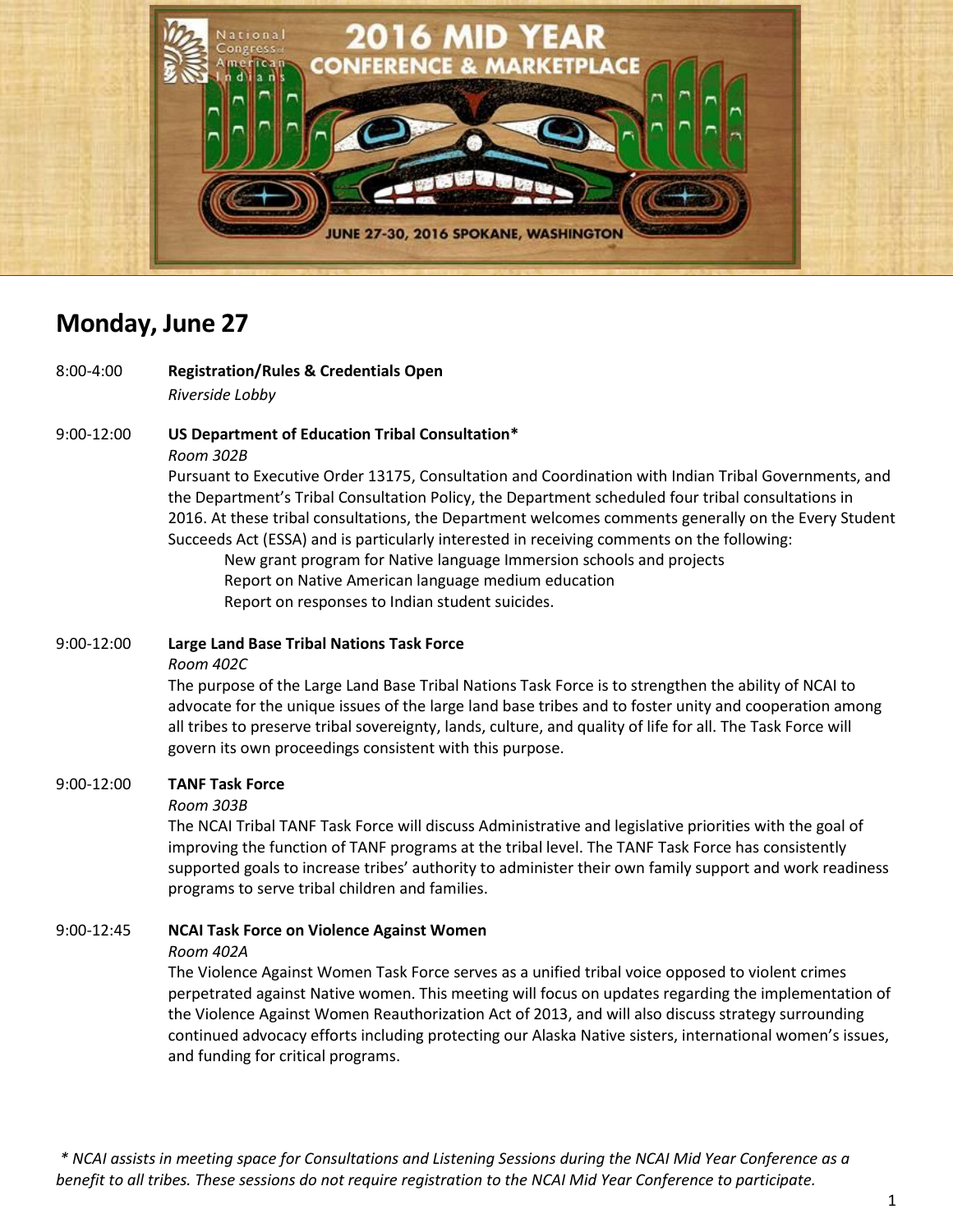#### 9:00-4:00 **International Tribal and Federal Government Transboundary Roundtable**

#### *Centennial Ballroom 300C*

The health of our rivers and streams is paramount; however, transboundary waterways pollution can have potentially damaging impacts on water quality, fish, wildlife, recreation, livelihood, and customary and traditional practices. This session will bring together American Indian and Alaska Native tribes, First Nations in Canada, the United States agencies responsible for foreign relations and environmental protection, and the Canadian federal government counterparts to discuss the transboundary issues in their communities. The goal is to bring forward the various concerns and perspectives while providing a forum for solving transboundary issues at the international level.

#### 12:00-1:00 **New Member Orientation**

#### *Room 302A*

All members and officers are invited to this welcome session for new members of NCAI and a briefing on membership, committees, voting, and process.

Robert Holden, Deputy Director, NCAI John Dossett, General Counsel, NCAI Juanita Ahtone, Chair, Resolutions Committee, NCAI Yvonne Oberly, Chair, Rules and Credentials, NCAI

### 1:00-4:00 **Public Safety: the Tribal Youth and Community Protection Act; and the Tribal Law and Order Reauthorization of 2016**

#### *Room 302A*

The Senate Committee on Indian Affairs is considering the reauthorization of the Tribal Law and Order Act of 2010. The TLOA was a strong step forward to empower tribal justice systems and address many issues in Indian country law enforcement. The reauthorization is an opportunity to continue our progress through developing proposals to improve law enforcement and justice systems in Indian country.

Moderators: John Dossett and Virginia Davis, Legal Department, National Congress of American Indians

Rhonda Harjo, Deputy Chief Counsel, US Senate Committee on Indian Affairs Mike Black, Director, Bureau of Indian Affairs Alison Grigonis, Senior Advisor to the Assistant Secretary, US Department of the Interior Tracey Toulou, Director, Office of Tribal Justice, US Department of Justice W. Ron Allen, Chairman, Jamestown S'Klallam Tribe

#### 1:00-4:00 **NCAI Policy Research Center Partner's Roundtable: Data Matters** *Room 401A*

Each year, the NCAI Policy Research Center creates a space for its research and advocacy partners to share and coordinate information to advance policy research in Indian Country. Together, we will explore key data trends that can shift policy and community narratives to advance tribal sovereignty, promote community wellness, and highlight models of community-engaged research. Our goal is to emerge with a set of collective priorities for the year.

#### **Engaging Tribal Leadership in the Design and Implementation of National Research in Indian Country**

Ada Pecos Melton, American Indian Development Associates Christine Crossland, US Department of Justice, National Institute of Justice, American Indian and Alaska Native Violence Prevention Research Project Steven Hafner, US Department of Justice, National Institute of Justice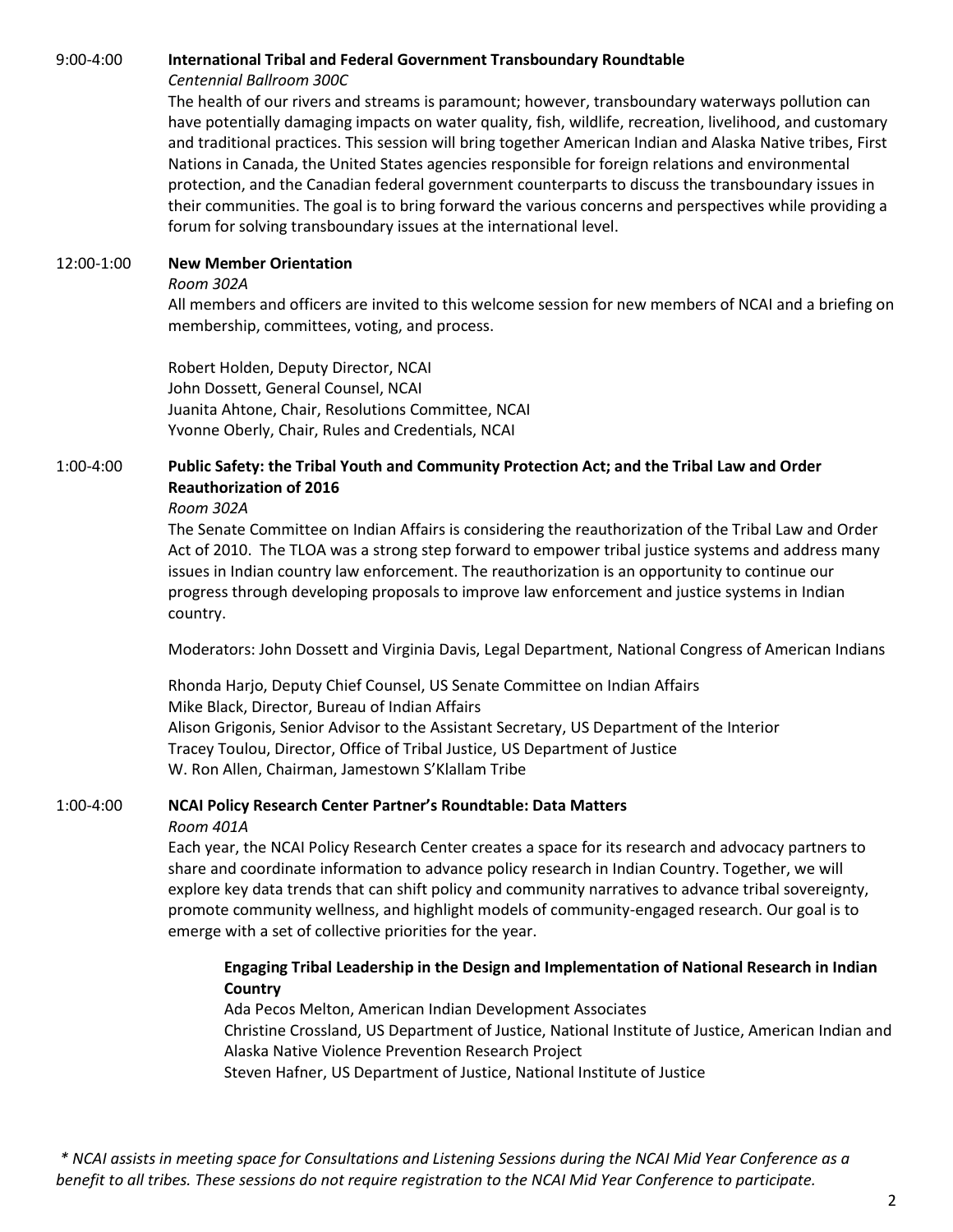**The Experience of Disability in American Indian and Alaska Native Children: Frameworks and Foundations to Move toward Stakeholder-engaged Research to Improve Outcomes**  Dr. Molly Fuentes, University of Washington School of Medicine

### **Indigenous People at the US-Mexico Borderland: Challenges for Ecological Restoration, Governance, and Environmental Justice**

Rachel Starks, University of Arizona Native Nations Institute Adrián Quijada, Tohono O'odham Community College

**South Central Climate Science Center's Tribal Engagement Strategy** Dr. Kim Winton, South Central Climate Science Center

## 1:00-4:00 **Tribal Leaders Forum on Tribal Transportation**

#### *Room 402C*

At this session tribal leaders will dialogue with officials from the Department of Transportation and Bureau of Indian Affairs about developments in tribal transportation. Specifically, Tribes will hear about how the agencies are implementing the recently enacted Fixing America's Surface Transportation Act (FACT Act) and other key initiatives around safety, data reporting, and the BIE road maintenance funding Task Force.

#### 1:00-4:00 **Federal Recognition Task Force**

*Room 402B*

The Federal Recognition Task Force was established to address the interests of all tribes, both federally and non-federally recognized, on any recommended changes to policies, procedures, or strategic plans in the federal recognition process. The Task Force will continue work on implementation of the current proposals from the Department of the Interior to modify the federal acknowledgment process.

#### 1:00-5:00 **TRAINING: Emergency Management Overview for Tribal Leaders**

#### *Room 302B*

The Department of Homeland Security Federal Emergency Management Agency (FEMA) will deliver a four-hour course designed for tribal leaders seeking to successfully prepare for, respond to, and recover from incidents and disasters. This four-hour course is designed to help tribal leaders understand how effective emergency management can improve the sustainability of their tribal community and better protect tribal citizens, lands, culture, and sovereignty. Upon completion of the course, participants submitting an application will be e-mailed an EMI certificate of completion for .4 CEUs. Participants wanting a certificate of completion will need to obtain a Student ID (SID) number to put on the application. To obtain an SID, please go to *https://cdp.dhs.gov/femasid/* and bring your SID with you to the course. Course topics include: (1) the benefits of emergency management in tribal communities; (2) the components of an effective emergency management program; and, (3) the role of a Tribal Emergency Manager. Space is limited to 25 participants. For more information, contact Jay LaPlante, 425-487-4540[, jay.laplante@fema.dhs.gov,](mailto:jay.laplante@fema.dhs.gov) or Katie Hirt, 202-447-1164, [katie.hirt@dhs.gov.](mailto:katie.hirt@dhs.gov)

#### 3:00-4:00 **Listening Session on Proposed BIE Leasing/Fundraising Rule\***

*Room 402A*

The Bureau of Indian Education (BIE) proposed a new rule (25 CFR 48) that implements statutory authority for BIE to lease land or facilities for funding that benefits schools. The rule also implements statutory authority for BIE school employees to fundraise on behalf of the school, allows authorized personnel to spend a reasonable portion of his or her official duties fundraising, and allows unlimited fundraising in a personal capacity when not on duty. The BIE seeks your input on this proposed rule.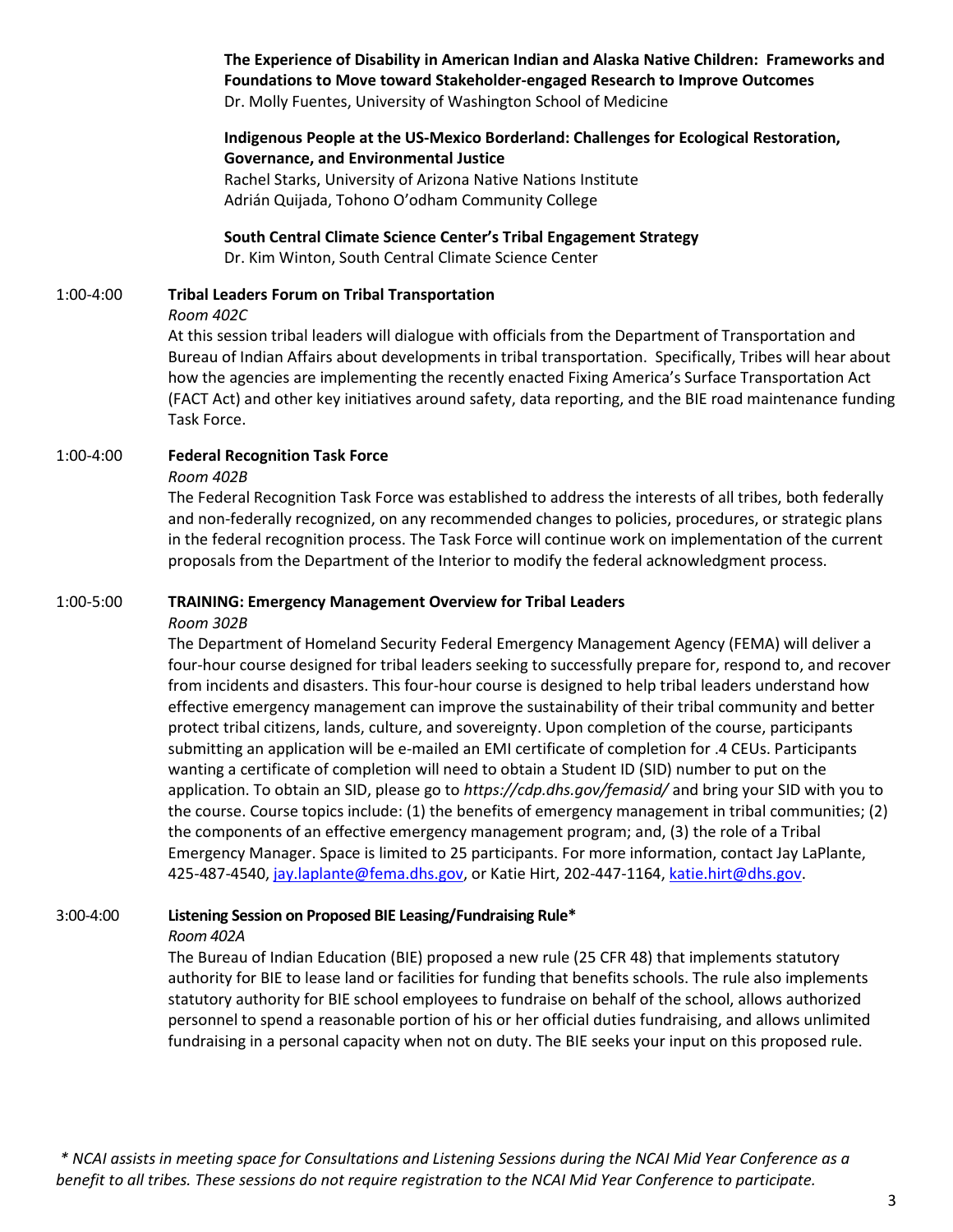#### 3:00-5:00 **Voting Rights: How to Remove Barriers to Equal Access to the Polls** *Room 401B*

In this session, voting rights experts and participants will discuss issues common to Native voter communities. Participants will receive information about how to challenge restrictions on voter ID, how to engage in redistricting efforts, how to ensure the rights of indigenous language speakers are upheld, and how to ensure Native communities have equal access to early voting locations and Election Day polling places. Participants will receive concrete guidance on how to identify key decision-makers, what to ask for, and how to document their efforts in case enforcement efforts become necessary. By connecting participants with experts and attorneys, this session will foster greater familiarity with these issues and resources and empower tribes to achieve greater access and turnout to the polls.

#### 4:00-5:00 **Listening Session on Potential Probate Rule Revisions\***

#### *Room 402A*

The Bureau of Indian Affairs (BIA) is considering revising its probate regulations to increase the monetary limit for distribution of Individual Indian Monies (IIM) account funds to pay for funeral services, allow BIA to make minor estate inventory corrections, and to clarify the Office of Hearings and Appeals authority to order distribution of trust funds when there is only trust personalty (no land) in a decedent's estate. The BIA seeks your input on these and any other changes to the probate rules you would like to see.

#### 4:00-5:00 **NCAI Committee and Subcommittee Chairs Meeting with Resolutions Committee**

*Room 402C*

NCAI requests that all committee and subcommittee chairs attend this important meeting. We will focus on using the committees to assist in preparing a Transition Plan for the next Administration.

#### 4:00-6:00 **National Native American Veterans Memorial Consultation\***

#### *Room 401C*

In December 2013, the US Congress authorized the establishment of the National Native American Veterans Memorial on the grounds of the National Museum of the American Indian in Washington, DC, to give "all Americans the opportunity to learn of the proud and courageous tradition of service of Native Americans in the Armed Forces of the United States." American Indians have served in the US Armed Forces in every major military conflict since the Revolutionary War and in greater numbers per capita than any other ethnic group—facts unknown to many Americans.

Kevin Gover, Director, National Museum of the American Indian

#### 4:00-5:30 **US Department of Agriculture Technical Assistance Roundtable\***

#### *Room 402B*

The US Department of Agriculture (USDA) offers a variety of programs that tribes, tribal leaders, and tribal citizens are using. From local food programs to housing opportunities to business, infrastructure, and conservation, USDA offers programs to cover the needs of rural America, including Indian Country. This event is designed for conference attendees to get answers to questions about USDA programs and technical assistance that support construction, infrastructure, home ownership, food sovereignty, farmers markets, and more. Bring your priorities, and learn how USDA can help make them a reality! For more information, please contact Josiah Griffin at [Josiah.Griffin@osec.usda.gov.](mailto:Josiah.Griffin@osec.usda.gov)

#### 4:00-6:00 **NCAI Youth Meet & Greet**

#### *Room 301*

Come get to know other Native youth from across Indian Country! All youth in attendance are invited.

#### 6:00-8:00 **Welcome Reception**

#### *Rooftop Patio*

Join us to kick off the welcome to the 2016 Mid Year Conference! Come enjoy great food and great company!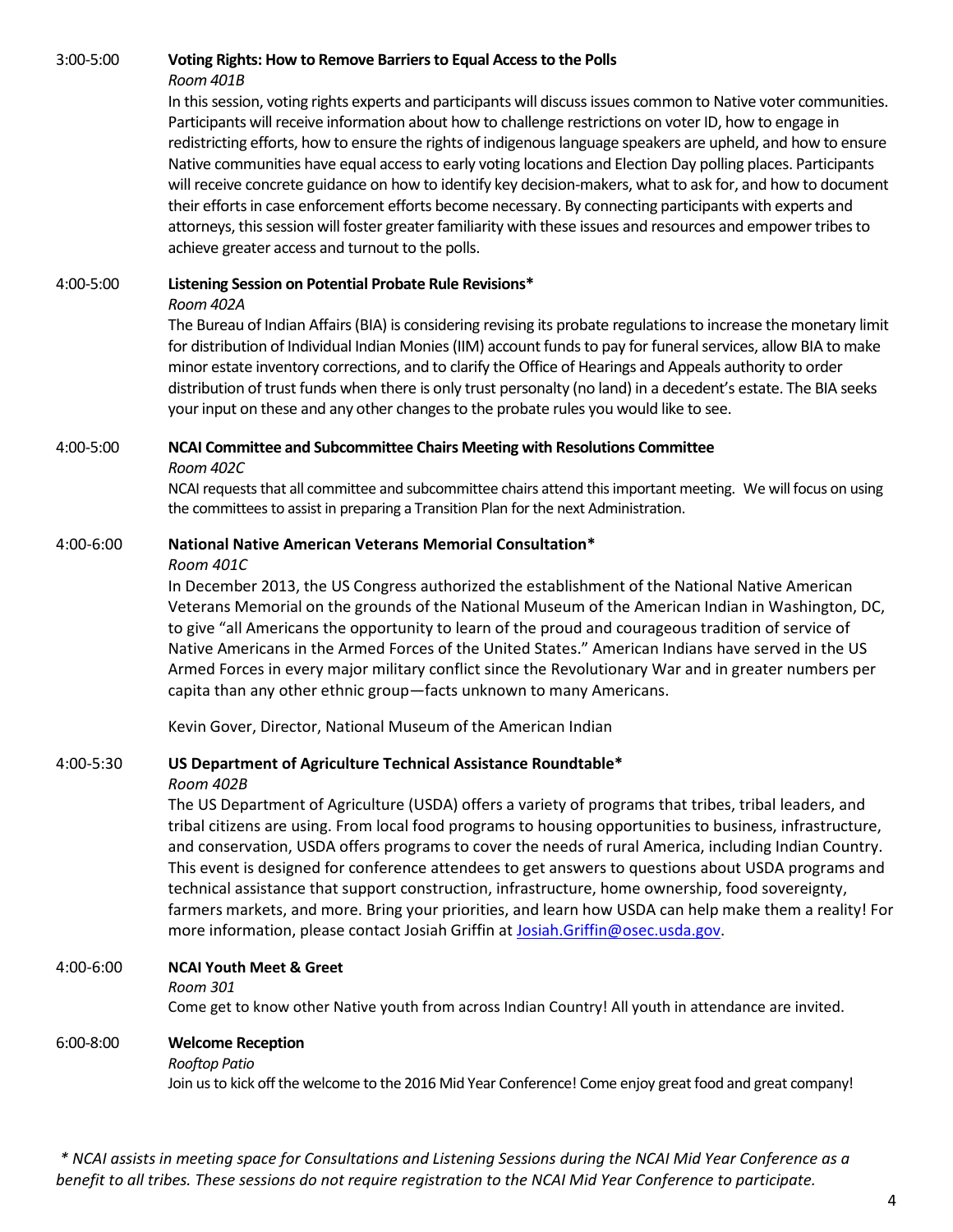# **Tuesday, June 28**

| 7:30-5:00  | <b>Resolutions Office Open</b><br>Centennial Ballroom Show Office 1 & 2                                                                                                       |
|------------|-------------------------------------------------------------------------------------------------------------------------------------------------------------------------------|
|            | <b>Registration/ Rules &amp; Credentials Open</b><br>Riverside Lobby                                                                                                          |
| 8:00-8:30  | <b>Emerging Leaders Gathering</b><br>See Youth Agenda for full day's activities                                                                                               |
| 8:30-4:00  | <b>Elders' Lounge Open</b><br>Room 304                                                                                                                                        |
| 9:00-5:00  | <b>Marketplace Open</b><br><b>Exhibit Hall C</b>                                                                                                                              |
| 8:30-12:00 | <b>First General Assembly</b><br><b>Exhibit Hall B</b>                                                                                                                        |
| 8:30       | <b>Call to Order</b><br>Brian Cladoosby, President, NCAI                                                                                                                      |
|            | <b>Presentation of the Colors</b>                                                                                                                                             |
|            | <b>Honor Song</b>                                                                                                                                                             |
| 8:40       | Invocation<br>Pat Moses, Elder, Spokane Tribe of Indians                                                                                                                      |
|            | Welcome                                                                                                                                                                       |
|            | <b>Welcome from Local Officials</b><br>US Senator Patty Murray, Washington, video<br>US Congressman Derek Kilmer, Washington<br>Ben Stuckart, President, Spokane City Council |
| 9:15       | <b>US Congressman Don Young, Alaska</b>                                                                                                                                       |
| 9:30       | <b>Rules of the Convention</b><br>Yvonne Oberly, Chair, NCAI Rules & Credentials Committee                                                                                    |
|            | <b>Resolutions Process Report</b><br>Juanita Ahtone, Chair, NCAI Resolutions Committee                                                                                        |
| 9:45       | <b>President's Report</b><br>Brian Cladoosby, President, NCAI                                                                                                                 |
| 10:00      | <b>Executive Director's Report</b><br>Jacqueline Johnson Pata, Executive Director, NCAI                                                                                       |
|            |                                                                                                                                                                               |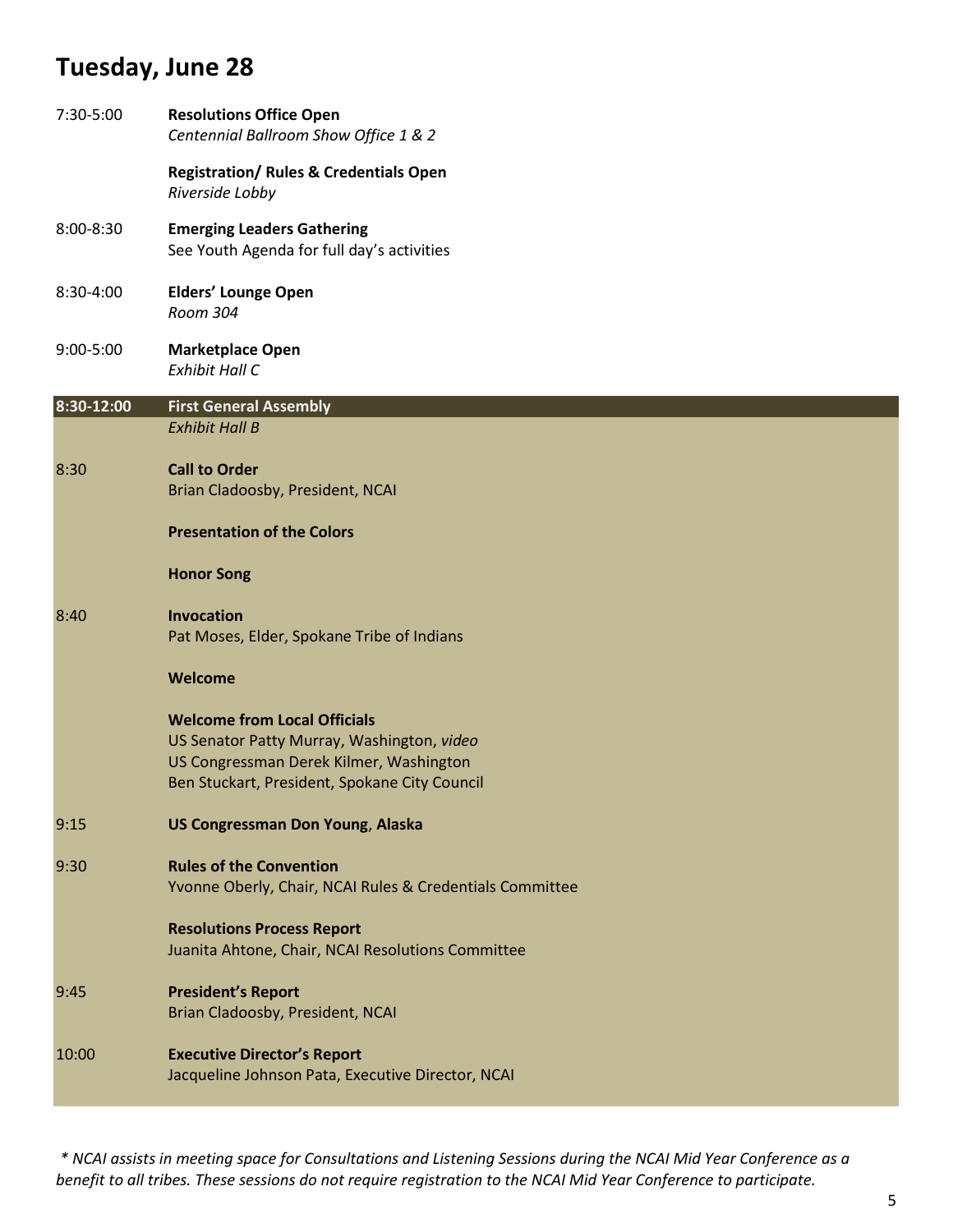| 10:15                                              | <b>The White House Update</b><br>Raina Thiele, Associate Director, Intergovernmental Affairs, The White House<br>Anthony Morgan Rodman, Executive Director, White House Council on Native American Affairs                                                                                                                |  |  |
|----------------------------------------------------|---------------------------------------------------------------------------------------------------------------------------------------------------------------------------------------------------------------------------------------------------------------------------------------------------------------------------|--|--|
| 10:30                                              | Leslie Wheelock, Director, Office of Tribal Relations, US Department of Agriculture                                                                                                                                                                                                                                       |  |  |
| 10:45                                              | <b>Native Vote - Voter Protection</b><br>OJ Semans, Executive Director, Four Directions                                                                                                                                                                                                                                   |  |  |
| 11:00                                              | Protecting Sacred Lands through the Antiquities Act and Tribal Co-Management<br>Charles Wilkinson, Distinguished Professor of Law, University of Colorado<br>Regina Whiteskunk, Councilwoman, Ute Mountain Ute & Co-Chair of the Bears Ears Inter-Tribal Coalition                                                        |  |  |
| 11:15                                              | <b>Senate Committee on Indian Affairs Update</b><br>Rhonda Harjo, Deputy Chief Counsel, US Senate Committee on Indian Affairs                                                                                                                                                                                             |  |  |
| 11:25                                              | <b>Tribal Leader Discussion</b>                                                                                                                                                                                                                                                                                           |  |  |
| 12:00                                              | <b>Lunch Recess</b>                                                                                                                                                                                                                                                                                                       |  |  |
| 12:00-1:00                                         | What you need to know to serve in the next Administration<br>Room 302A<br>Questions and answers provided about how to seek employment and be appointed to boards and<br>commission in the next administration from those that have experience with the process.<br>Box lunches will be provided for a suggested donation. |  |  |
| 1:00-1:30                                          | <b>Native Vote Candidate Meet &amp; Greet</b><br>Room 401B<br>A great opportunity to come and meet Native candidates who are running for office.                                                                                                                                                                          |  |  |
| 1:30-4:00                                          | <b>Concurrent Breakout Sessions</b>                                                                                                                                                                                                                                                                                       |  |  |
| Native Vote Training: Tools that Make a Difference |                                                                                                                                                                                                                                                                                                                           |  |  |

#### *Room 401B*

NCAI's Native Vote wants to equip you and your community with the tools and resources needed to make your Get out the Native Vote campaign successful! Join our session which will include an in depth guide to using the Voter Activation Network (VAN) for outreach to Native voters in your area. We will also share educational resources, a media toolkit, and a guide to ordering Native Vote materials to get voters ready and excited for Election Day 2016!

Arusha Gordon, Associate Counsel, Legal Mobilization Project, Lawyers' Committee for Civil Rights Under Law Natalie Landreth, Senior Staff Attorney, Native American Rights Fund Dimple Patel, Federal Policy Associate, National Indian Education Association LaKecia Farmer, Data & Campaign Coordinator, WIN/WIN Network Jamie Ehrlich, Strategist, Content Studio, Google John Webb, User Experience Researcher, Google Civic Engagement

#### **Tribal Climate Change Monitoring and Data Systems**

#### *Room 402B*

In order to address the effects of climate change on our communities and resources, we must leverage all of the different informational and data sources available, including using our traditional ecological knowledges, data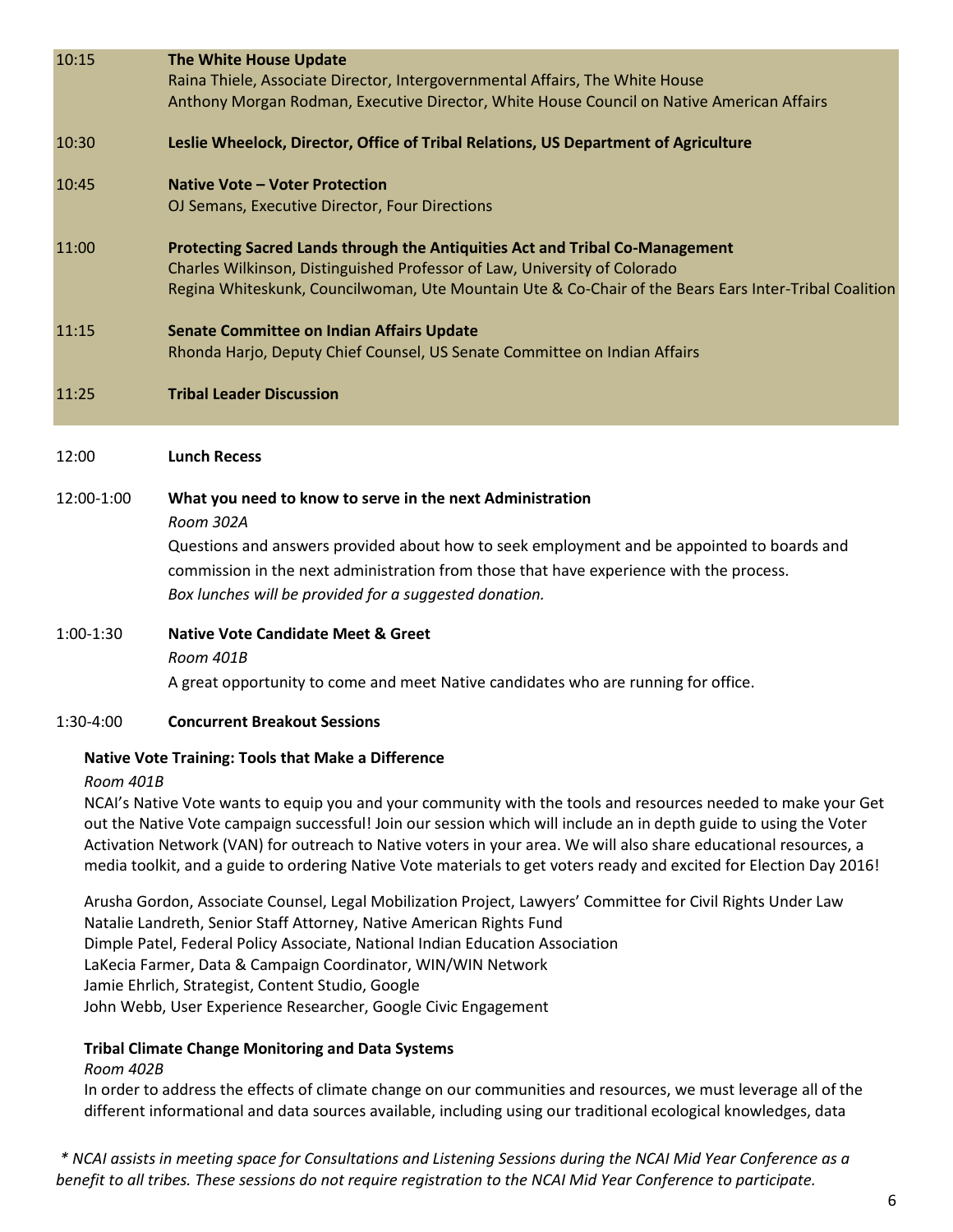collected by scientific research, and other information. This session will discuss various efforts by tribes to develop community and regional action plans and monitoring systems to mitigate climate-related damages, focusing on how to begin this process, include various stakeholders, and protect sensitive tribal information. By using all of the tools available, in a tribally driven manner, we can be more effective at planning for climate change mitigation and adaptation.

Preston Hardison, Natural Resources Office of Treaty Rights, Tulalip Tribes Ann Marie Chischilly, Executive Director, Institute for Tribal Environmental Professionals Dr. Margaret Hiza Redsteer, Research Scientist, US Geological Survey

#### **Advancing Trust Reform: New Law to Modernize Trust Assets**

#### *Room 402A*

With less than eight months remaining in the current Administration, it is important that Indian Country focus on the achievable administrative reforms, cementing and implementing the policies changes made in the last eight years, and looking continue the momentum of trust modernization into the next administration. This session will review many different facets of the trust reform, including: current legislative reforms to trust asset management; the Department of the Interior's new Rights-of-Way Regulations; an update on the Land Buy-Back Program; reviewing land-into-trust issues, specifically DOI reaching its goal of place 500,000 acres in trust; and a discussion with the Office of the Special Trustee on appraisals, probate reform, and minors' trust accounts.

Moderator: Brian Cladoosby, President, National Congress of American Indians

Ernie Stensgar, Vice Chairman, Coeur D'Alene Tribe Brian Gunn, Principal Attorney, Powers Pyles Sutter & Verville PC Larry Roberts, Assistant Secretary, US Department of the Interior Michael Black, Director, Bureau of Indian Affairs Katy Grounds, Senior Advisor on Tribal Relations for Land-Buy-Back Program Deb DuMontier, Deputy Special Trustee, Office of Special Trustee

#### **Protecting Our Cultural Resources: An Overview of Current Efforts**

#### *Room 402C*

There have been numerous recent efforts by tribes to work with the Administration to protect their sacred places and cultural resources. Such actions have included the designation of tribal sacred and cultural places as National Monuments through Presidential authority under the 1908 Antiquities Act, the formation of an interagency MOU for the protection of sacred places, and the repatriation of ancestral remains to their respective tribes. This session will focus on these current federal efforts to protect tribal cultural resources and discuss how these efforts can be preserved through the transition of a new Administration.

Kathleen McLaughlin, Deputy Federal Preservation Officer, US Army Joe Sarcinella, Senior Advisor, US Department of Defense Regina Whiteskunk, Councilwoman, Ute Mountain Ute & Co-Chair of the Bears Ears Inter-Tribal Coalition Kurt Riley, Governor, Pueblo of Acoma

#### **Partnering for Student Success**

#### *Room 401A*

Educational success creates opportunities not just for the native student but also for the tribal community as a whole. This session will focus on empowering tribal governments to ensure student success no matter what type(s) of school their students attend – tribal, BIE, public, or charter. This session will highlight tribal and federal efforts to ensure student success through partnering at the local, state and federal levels.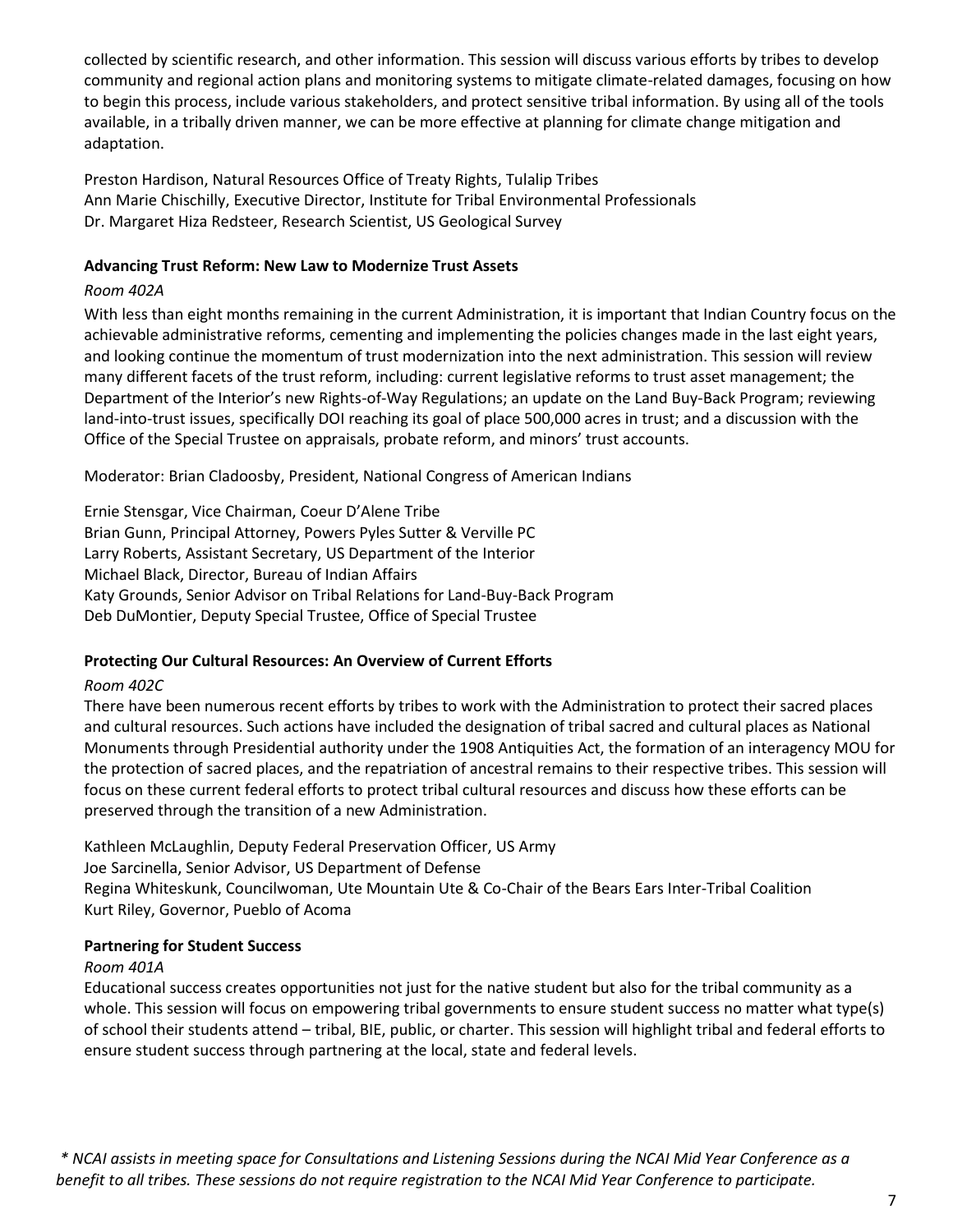#### **Tribal Homeland Security/Emergency Management Breakout**

#### *Room 401C*

Since 2003, 98.75% of total US Department of Homeland Security (DHS) funding has gone to state and local governments (\$40 billion vs. \$50 million). Regarding program and trust responsibility, DHS component agencies, including Customs and Border Protection, Federal Emergency Management Agency (FEMA), and Transportation Security Administration, have received mixed reviews from tribal officials. In addition to Tribal ID, border crossing, native cultural considerations during domestic travel, tribal and federal agency officials will discuss federal-tribal delivery trust responsibility by the DHS in this final year before transition to a new administration. Other specific topics include FEMA program initiatives and implementation including Tribal Declarations Pilot Guidance; Disaster Deductible Federal Register Notice; and Tribal Mitigation Plan Review Guide.

Verlon Jose, Vice Chairman, Tonono O'odham Nation Kimberly Walton, Assistant Administrator, DHS/Transportation Security Administration Laura Francois-Eugene, Program Manager, DHS/Customs and Border Protection Milo Booth, National Tribal Affairs Advisor, DHS/FEMA Tyler Corson-Rikert, Community Planner, DHS/FEMA David Munro, Tribal Government Affairs Director, DHS/HQ Office of Intergovernmental Affairs

#### **Leadership's Challenge to Improve the Indian Child Welfare Act for the Next Generation** *Room 302B*

The Indian Child Welfare Act has provided protections to tribal children and their families for over two generations, but has come under attack over the last few years. This has created new challenges but also new opportunities as federal agencies work to strengthen ICWA compliance. This breakout will provide information on tips on how to enhance your tribal child welfare program's ICWA advocacy, updates on current ICWA lawsuits, and communication strategies to support a unified message to defend tribal children and families.

Moderator: Jacqueline Pata, Executive Director, National Congress of American Indians

Larry Roberts, Assistant Secretary, US Department of the Interior David Simmons, Director of Government Affairs and Advocacy, National Indian Child Welfare Associations Kate Fort, Attorney, Indigenous Law and Policy Center, Michigan State University Sarah Kastelic, Executive Director, National Indian Child Welfare Association

#### 4:15-6:15 **SUBCOMMITTEE MEETINGS** *closed to press*

*Subcommittees can meet as full committees if they so choose.* 

Disabilities/Elders – *Room 304* Economic Development, Finance, & Employment – *Room 401B* Education – *Room 401A* Energy & Mineral Policy – *Centennial Ballroom 300A* Environmental Protection & Land Use – *Centennial Ballroom 300A* Health – *Room 402B* Housing – *Room 303B* Human, Religious & Cultural Concerns – *Room 402C* Indian Child & Family Welfare – *Room 302B* Jurisdiction & Tribal Government – *Centennial Ballroom 300C*  Taxation – *Centennial Ballroom 300B* Technology & Telecommunications – *Room 402A* Transportation & Infrastructure – *Room 303A* Tribal Gaming – *302A* Trust Lands, Natural Resources, & Agriculture – *Centennial Ballroom 300A* Veterans – *Room 401C*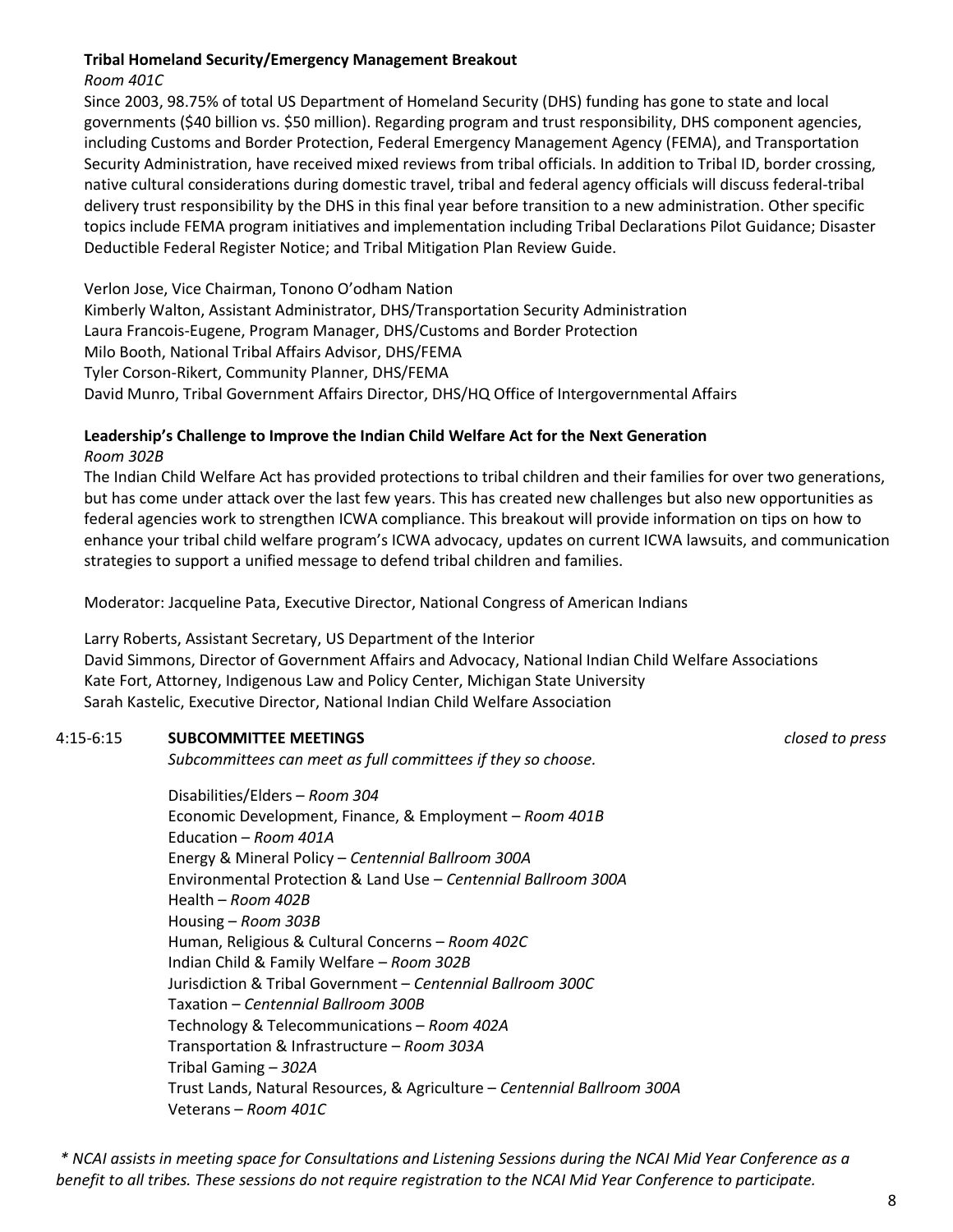#### 6:30-8:30 **Listening Session on International Repatriation\***

#### *Room 402B*

Tribal governments and the Obama Administration have placed a high priority on international repatriation. The Department would like to provide an update regarding the illicit sales of ceremonial objects and sacred items in the international market:

- Recent activities and current initiatives with the government of France and the Estimations Ventes aux Encheres Auction House;
- Efforts to bring awareness to the practice of the illicit sales of sacred objects in the international market; and
- Working with foreign museums on the repatriation of ancestral human remains, associated funerary objects, and items of cultural patrimony.

Additionally, the Department would like to hear from tribal leaders regarding their specific international repatriation challenges and successes, and ideas on how tribes, the Department and other Federal agencies can work together to develop best practices to improve international repatriation efforts.

#### 6:30-9:00 **Cultural Night**

#### *The Davenport Grand Hotel – Grand Ballroom AB*

Come out for a fun and exciting evening hosted by the Local Planning Committee. They have arranged for a celebration of the local languages, culture, and people. You won't want to miss it!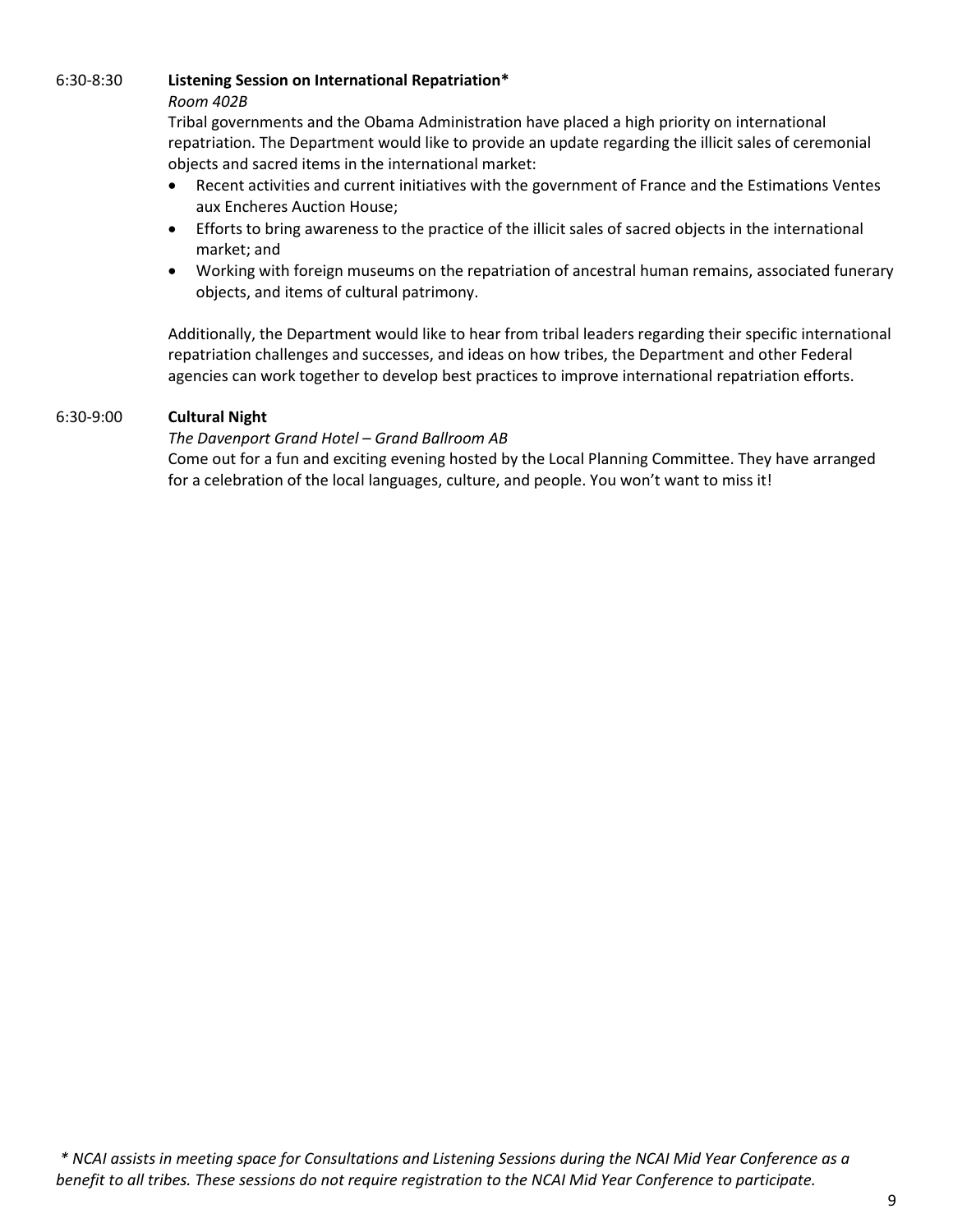# **Wednesday, June 29**

#### 6:45 **Sunrise Ceremony**

#### *Centennial Trail*

The NCAI Sunrise Ceremony will be held as a part of the observances and ceremonies during the National Days of Prayer to Protect Native American Sacred Places. The public is invited to attend NCAI's respectful observance to honor sacred places, sacred beings and sacred waters, and all those who care for them and protect them from harm.

### 7:15-8:15 **Regional Caucus Meetings** *closed to press*

Alaska Region – *Room 401A* Eastern Oklahoma Region – *Room 303B* Great Plains Region – *Room 303A* Midwest Region – *Room 302B* Northeast Region – *Room 402A* Northwest Region – *Room 401B* Pacific Region – *Room 402B* Rocky Mountain Region – *Room 401C* Southeast Region – *Room 402C* Southern Plains Region – *Room 304* Southwest Region – *Room 302A* Western Region – *Room 301*

### 7:30-5:00 **Resolutions Open**

*Centennial Ballroom Show Office 1 & 2*

**Registration/ Rules & Credentials Open** *Riverside Lobby*

#### 8:00-8:30 **Emerging Leaders Gathering** See Youth Agenda for full day's activities

#### 8:30-4:00 **Elders' Lounge Open** *Room 304*

#### 9:00-5:00 **Marketplace Open**  *Exhibit Hall C*

| 8:30-12:00 | <b>Second General Assembly</b>                |  |
|------------|-----------------------------------------------|--|
|            | <b>Exhibit Hall B</b>                         |  |
| 8:30       | <b>Call to Order</b>                          |  |
|            | Fawn Sharp, First Vice-President, NCAI        |  |
|            | Invocation                                    |  |
|            | Albert Andrews Redstar, Elder, Colville Tribe |  |
|            | <b>Announcements</b>                          |  |
|            |                                               |  |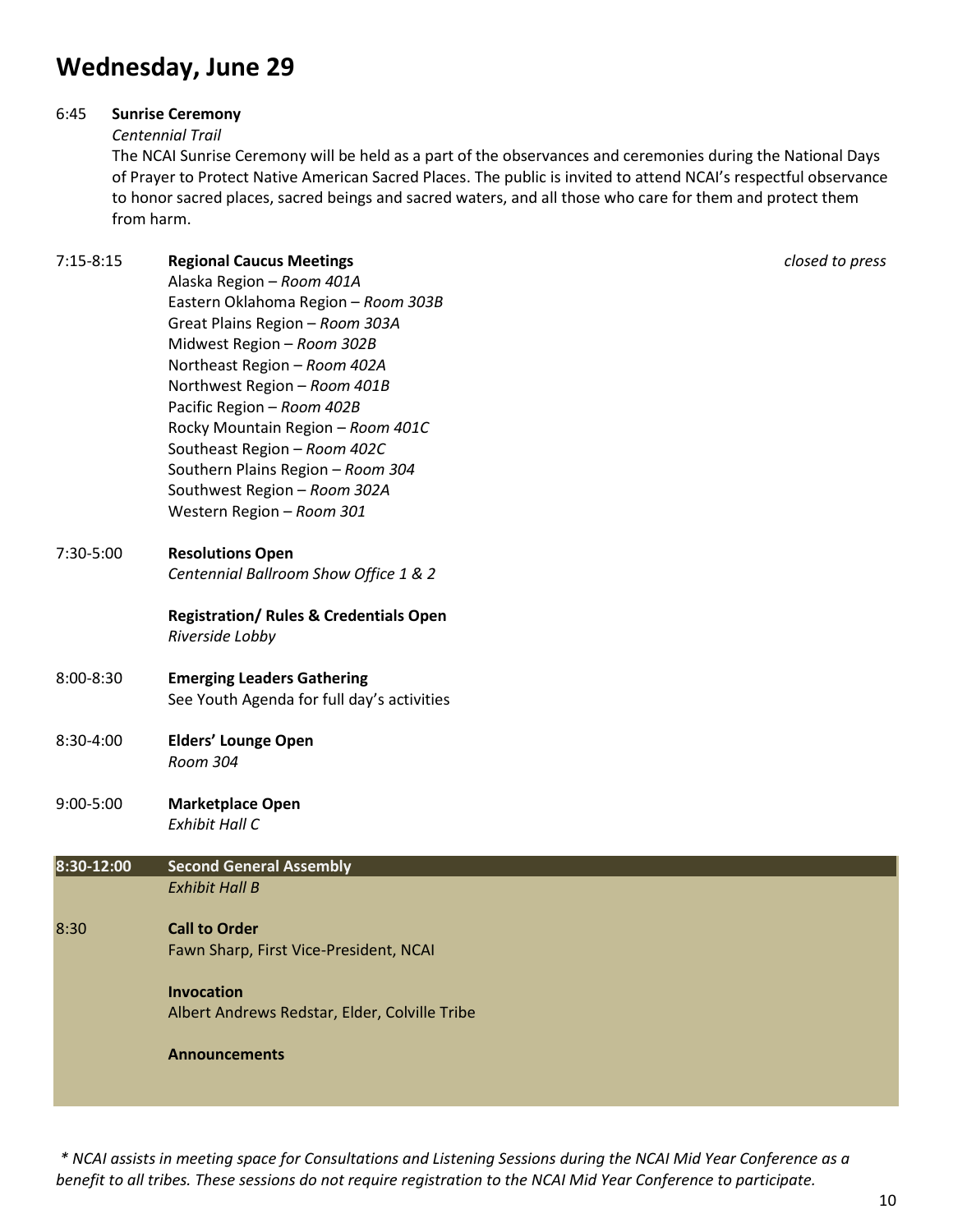| 8:35  | <b>Health Fellowship</b><br>Robert Burnette, Assistant to the President, Oklahoma Conference of the Seventh Day Adventist Church |  |
|-------|----------------------------------------------------------------------------------------------------------------------------------|--|
| 8:40  | <b>American Indian College Fund Presentation</b>                                                                                 |  |
| 8:50  | NCAI Policy Research Center Director's Report with Transportation Video<br>Malia Villegas, Director, NCAI Policy Research Center |  |
| 9:10  |                                                                                                                                  |  |
|       | NCAI's 11th Annual Tribal Leader/Scholar Forum                                                                                   |  |
|       | The Power of Data to Change Climates                                                                                             |  |
|       | Over time, tribal leaders have emphasized the importance of developing quality data to inform                                    |  |
|       | their decisions and planning. In this session, we will hear compelling examples of how tribal                                    |  |
|       | nations are using data to improve outcomes for their citizens.                                                                   |  |
|       | Rooted in Tradition, Growing Toward the Future: Development of an Educational Pipeline for<br>the Coeur d'Alene Tribe            |  |
|       | Dr. Chris Meyer, Coeur d'Alene Tribe                                                                                             |  |
|       | Shawna Daniels, Coeur d'Alene Tribe                                                                                              |  |
|       | Elva Allan, Advanced Management Strategies                                                                                       |  |
|       | Laura Laumatia, Lake Management, Coeur d'Alene Tribe                                                                             |  |
|       | Data Access & Management: Understanding the Landscape and Fostering a Climate of<br><b>Meaningful Research Data for Tribes</b>   |  |
|       | Dr. Amy Elliott, Sanford Collaborative Research Center for American Indian Health                                                |  |
|       | Dr. Deana Around Him, CRCAIH Fellow, Policy Research Center, National Congress of American<br><b>Indians</b>                     |  |
|       | K'awaika YOU Count: Meaningful Data from the Pueblo of Laguna Census                                                             |  |
|       | Dr. Sharon Hausam, Planning Program Manager, Pueblo of Laguna                                                                    |  |
|       | "State of Our Watersheds Report": Tribes Telling their Story to Protect Treaty Rights and<br><b>Resources</b>                    |  |
|       | Fran Wilshusen, Northwest Indian Fisheries Commission                                                                            |  |
|       | Tyson Waldo, Northwest Indian Fisheries Commission                                                                               |  |
|       | <b>Tribal Leader Response</b><br>Fatima Dames, Councilwoman, Mashantucket Pequot Tribal Nation                                   |  |
|       |                                                                                                                                  |  |
|       | <b>Scholar Response</b><br>Desi Lonebear-Rodriguez, University of Arizona and University of Waikato-New Zealand                  |  |
| 11:10 | <b>Department of the Interior Update</b><br>Secretary Sally Jewell, US Department of the Interior                                |  |
| 11:30 | <b>Tribal Leader Discussion</b>                                                                                                  |  |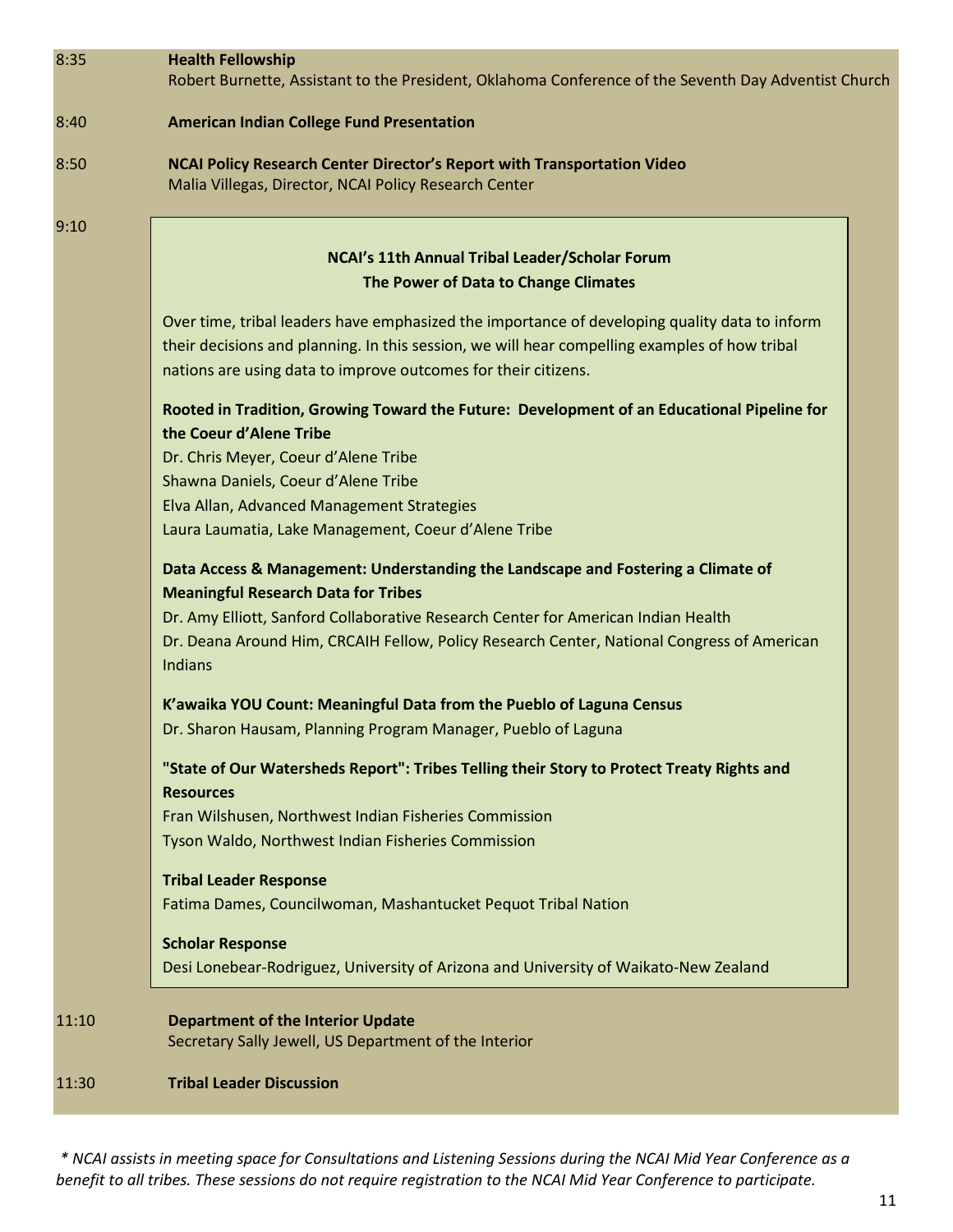#### 12:00 **Lunch Recess**

#### 12:15-1:00 **Health Walk or Fun Run**

*Breezeway (between the INB Performing Arts Center and the Breezeway Lobby in the Convention Center)* Take in the beautiful Spokane scenery as we walk together to promote good health and exercise in our Native communities. Walk or run during this fun event but don't miss it!

#### 12:00-1:00 **Poster Session: Innovative Climates for Tribal Research**

*Riverside Lobby*

Tribal Leaders continually share how much they value engaging with numerous scholars across varied research disciplines in a condensed period of time. The poster session creates a supportive environment for learning between presenters and other attendees. Participants walk from one poster to another to hear poster presenters share cutting-edge research in a short (and meaningful!) period of time.

#### **Data are Sacred: A Tribal Data Futures Framework**

Desi Rodriguez-Lonebear, University of Arizona and University of Waikato-New Zealand

**Engaging Tribal Leadership in the Design and Implementation of National Research in Indian Country** Ada Pecos Melton, American Indian Development Associates

#### **South Central Climate Science Center's Tribal Engagement Strategy**

Dr. Kim Winton, South Central Climate Science Center

#### **Innovative Multigenerational Household Intervention to Reduce Stroke and Cardiovascular Disease in American Indian Populations**

Lindsey Montileaux Mabbutt, Partnerships for Native Health, Washington State University-Spokane

#### **How are Tribes Enacting their Sovereignty to Protect Children? Lessons from Tribal Child Welfare Codes**

Mary Beth Jäger, University of Arizona Native Nations Institute Rachel Starks, University of Arizona Native Nations Institute

#### **Tribal Nursing Home Education Collaborative**

Joseph Ray, Native American Independent Living Frances Stout, Tohono O'odham Nursing Care Authority Board Member Debbie Dyjak, Education Coordinator Archie Hendricks Senior Skilled Nursing Facility

**Tribal Codes of Ethics: Broad Applications of Compliance and Conduct Across Indian Country** Andrew Martinez, University of Arizona Native Nations Institute

#### **Tribal Traffic Safety Law & Order Codes: Data-driven Planning for Traffic Safety** Christine Myers, Eastern Washington University and Margo Hill, Eastern Washington University

**The Education Effects of Tribal Resource Extraction on American Indians** Elijah S. Moreno, NCAI Wilma Mankiller Fellow, Dartmouth College

### **Motivations for Climate Change Adaptation Planning Among Federally Recognized Tribes in the United States**

Kelsey Leonard, McMaster University

**Health Literacy and Health Communication in American Indian and Alaskan Native Communities**  Abigail Echo-Hawk, Partnerships for Native Health, Washington State University-Spokane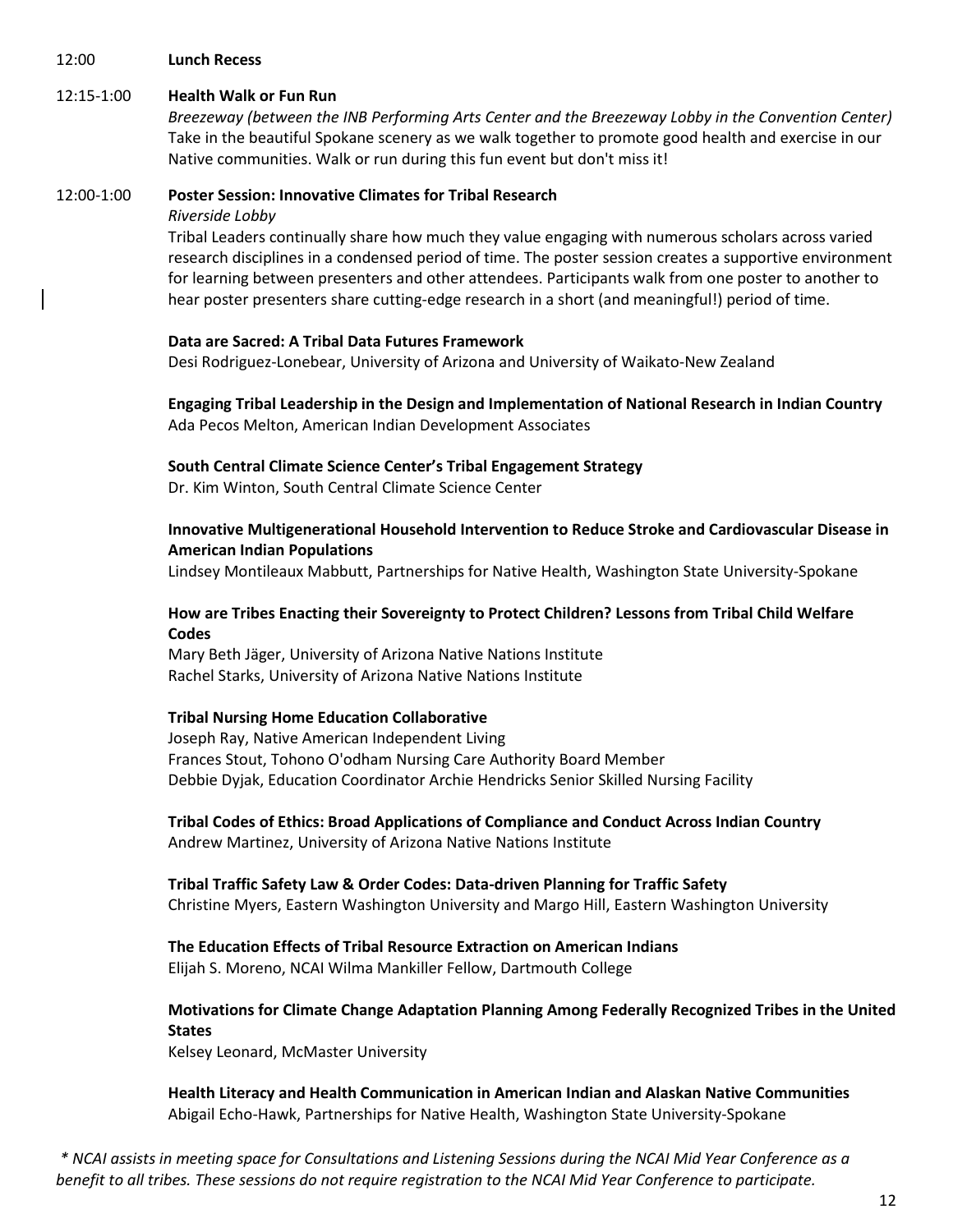#### 1:30-4:00 **Concurrent Breakout Sessions**

#### **Creating Healthy Community Climates for Higher Education**

*Room 401B*

Culture holds a central place in education- it is primary vehicle through which we receive and interpret information. And where Native cultures have been actively excluded from educational settings, it is all the more urgent that communities guide a "culture shift" so that Native students will feel rooted in their identities and equipped for success. This session will speak to the value of Tribal Colleges and Universities (TCUs) and strategies being implemented by non-Native institutions of higher learning.

#### *Creating Campus Change in Tribal Colleges and Universities*

Dr. Myra Parker, University of Washington, Indigenous Wellness Research Institute Dr. Bonnie Duran, University of Washington, Indigenous Wellness Research Institute

#### *Achieving Success and Overcoming Barriers while Achieving Your Goal of a College Degree*

Dr. Robbie Paul, Washington State University Dr. Yolanda Bisbee, University of Idaho Bob Sobotta, Lewis Clark State College Angela Picard, Northwest Indian College at Nez Perce Tribe Evanlene Meltingtallow, North Idaho College Barbara Aston, Washington State University-Pullman

#### *Investments in Tribally-Controlled Higher Education to Build Cultural and Community Engagement*

Cynthia Lindquist, President, Cankdeska Cikana Community College Elmer Guy, President, Navajo Technical University Cheryl Crazy Bull, President, American Indian College Fund Carrie Billy, President, American Indian Higher Education Consortium

#### **Stewarding Strong Economic Climates**

#### *Room 402A*

To build vibrant and sustainable tribal economies, tribal leaders need data to inform their decision-making. From analyzing resource inputs and outputs to calculating risks and revenues, research is a critical but accessible tool. This session is designed to share strategies for taking the reins in community economic development.

#### *Economic Development Assessment Study for Native Communities*

Preston Eagleheart, Eastern Washington University

*Indian Country Jobs and Forecasting Futures* Dick Todd, Federal Reserve Bank of Minneapolis

#### *Tribal Contributions to State Economies: A Montana Case Study*

Casey Lozar, Montana Department of Commerce, State Tribal Economic Development Commission

#### **Sovereignty & Science**

*Room 401C*

Native peoples have always used science, and Traditional Ecological Knowledge (TEK) and Western Science are crosspollinating at increasing rates. The National Institutes of Health propose that TEK could benefit biomedical research and may also increase trust and mutual respect in tribal-academic partnership. This session will share ways in which tribes and their citizens are harnessing and transforming the scientific field.

#### *Lighting the Pathway to Faculty Careers for Natives in STEM*

Dr. Kathy DeerInWater, American Indian Science and Engineering Society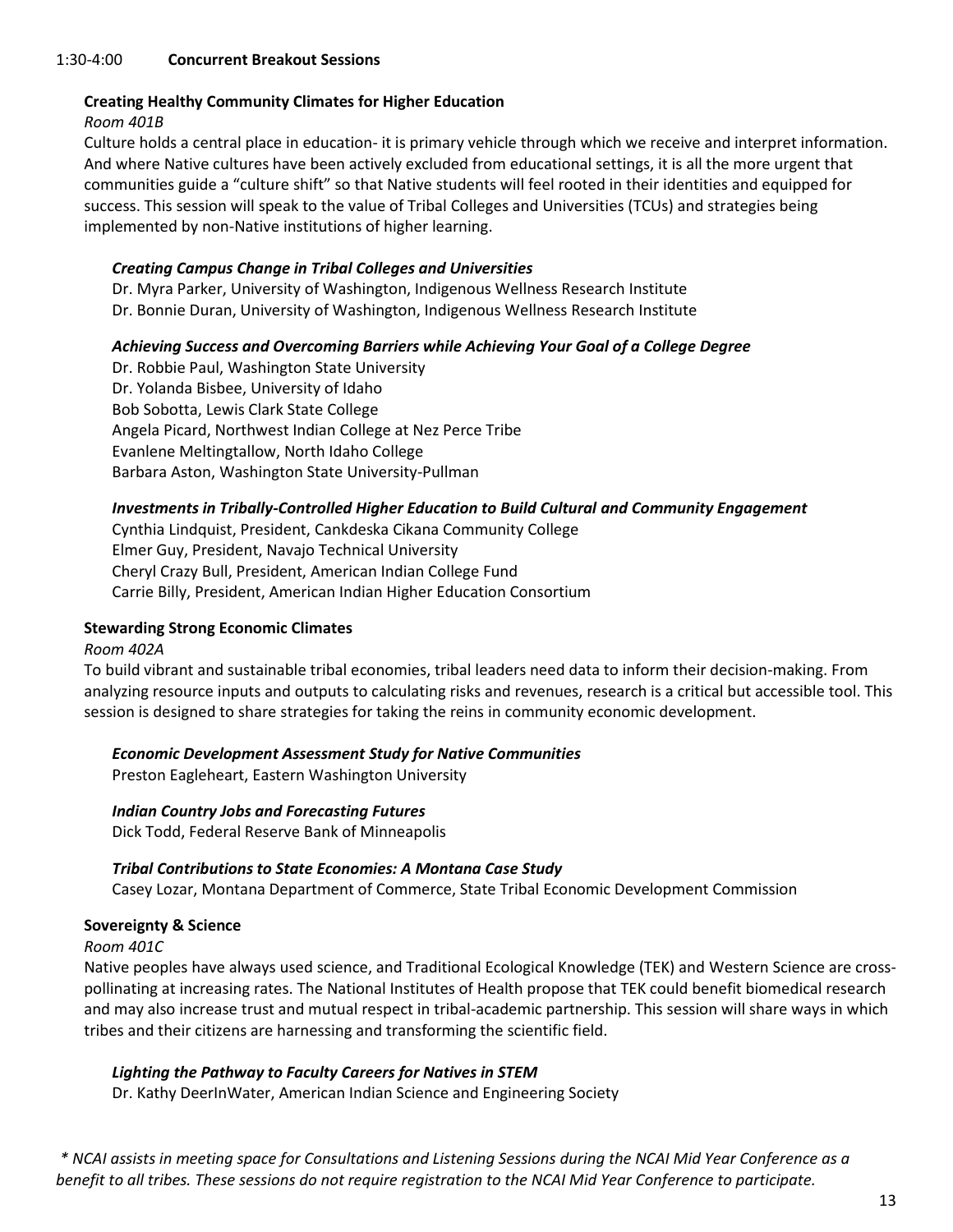#### *Indigenous Genomics: Enhancing genomic research through an Indigenous perspective*

Dr. Katrina G. Claw, University of Washington Dr. Keolu Fox, University of Washington Joseph Yracheta, Missouri Breaks Industries Research, Inc.

#### *The Ethics of Biobanking*

Abigail Echo-Hawk, Partnerships for Native Health, Washington State University Leah Henry-Tanner, Seattle Children's Hospital

#### **The Future of Food**

#### *Room 402C*

In a world of changing climates and increasingly unstable access to traditional foods and clean water, what is the future of food? How will generations to come sustain cultural lifeways through food knowledge, production, and harvest? This session presents various visions for that future and prompts critical questions for tribal communities.

#### *Should AI/AN communities consider genomic technologies in agricultural practices for corn?*

Dr. Joslynn Lee, Cold Spring Harbor Laboratory

#### *Food Medicine: A Model for Self-Determined Indigenous Health*

Dr. Derek Jennings, University of Minnesota Research for Indigenous Community Health Center Dr. Michelle Johnson-Jennings, University of Minnesota Research for Indigenous Community Health Center

#### *Food as Culture: What is the Future of Subsistence Hunting and Harvest?*

Victor Joseph, President, Tanana Chiefs Conference

#### **Tribal Citizenship: Tribal Nations Creating Climates of Belonging & Community for the Future** *closed to press Room 402B*

A key pillar of tribal sovereignty is that tribal nations determine their own criteria and process for membership. Various tribes are reviewing their tribal membership and governance processes (e.g., can members living off tribal lands vote) in light of demographic and/or socioeconomic shifts affecting their population, land, and community. This session will provide a forum to explore some of the approaches tribes are taking to address these challenges and foster a sense of community and citizenship amongst members.

Dr. Alan Parker, Maori Indigenous University, Evergreen State University Se-ah-dom Edmo, Lewis & Clark College Dr. Kirby Brown, University of Oregon Ezekiel ("Zeke") Garcia, Enrollment Director, Ysleta del Sur Pueblo Linda Austin, Tribal Operations Director, Ysleta del Sur Pueblo David Z. Bean, Councilman, Puyallup Tribe of Indians, *invited*

#### **Tribal Government Tax Parity Initiative**

#### *Room 302B*

NCAI is working with a coalition of tribal leaders and organizations on an initiative on taxation. This session seeks to further our progress, with a focus on developing Tax Reform opportunities in Congress, efforts with the Administration to address dual taxation through the Federal Trader regulations, and implementation of the General Welfare Exclusion Act.

Moderators: Arlan Melendez, Chair, Reno Sparks Indian Colony and Chair, NCAI Taxation Subcommittee; John Dossett, General Counsel, National Congress of American Indians

W. Ron Allen, Chairman, Jamestown S'Klallam Tribe Eugene Magnuson, Treasurer, Pokagon Band of Potawatomi Larry Roberts, Assistant Secretary, Department of the Interior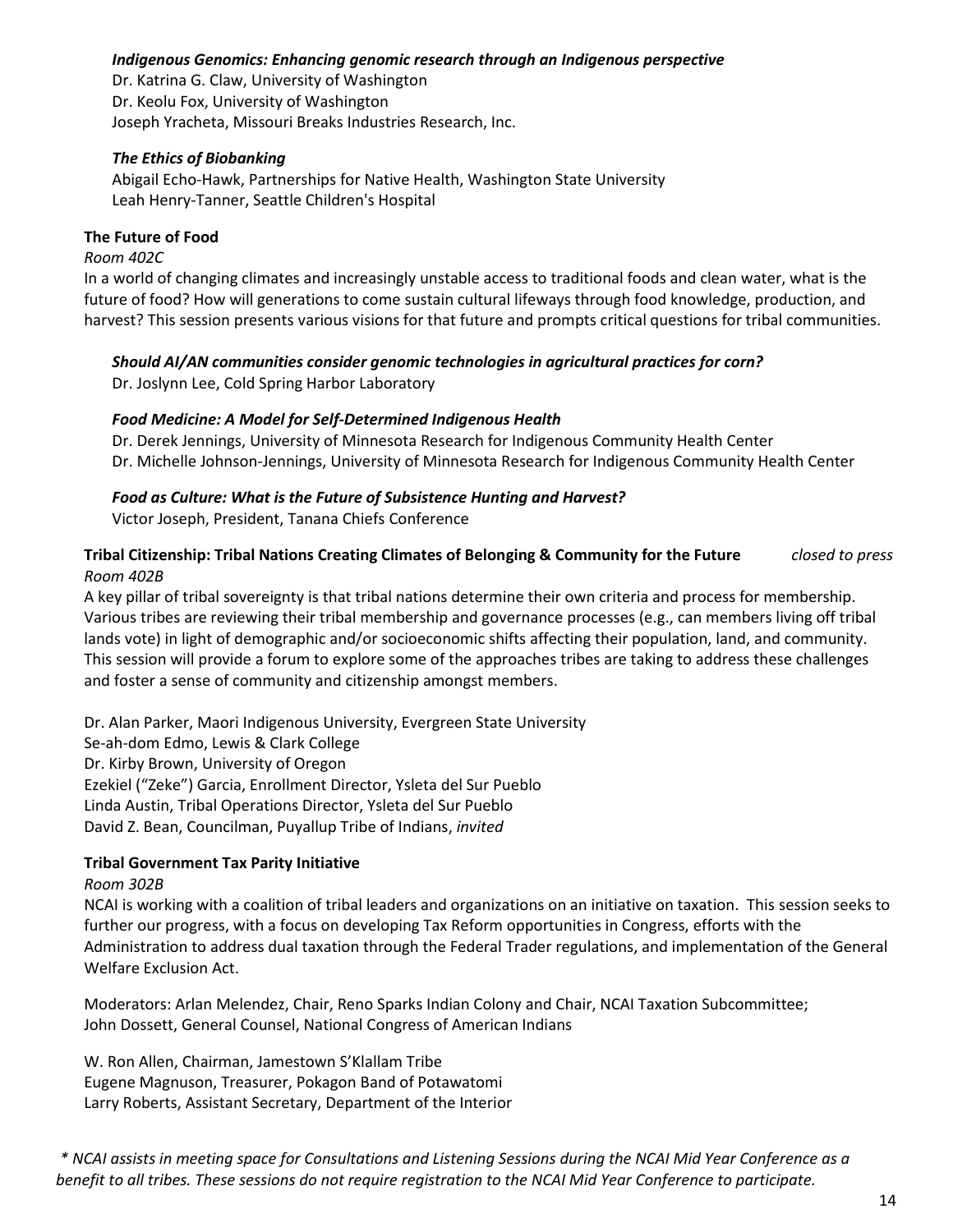Tana Fitzpatrick, Senior Counselor to the Assistant Secretary Diana Bob, Stoel Rives, LLP Howie Arnett, Tribal Attorney, Confederated Tribes of Warm Springs Wendy Pearson, Pearson Law Offices Kathleen Nilles, Holland & Knight, LLP Kayla Gebeck, Holland & Knight, LLP

#### **Creating the Conditions for Native Youth to Prosper**

#### *Room 401A*

Across Indian Country, tribes are using a variety of approaches to ensure their youth will thrive and reach their full potential. This work includes building upon existing strengths, expanding prevention efforts, and targeting effective interventions. In this session, we will explore some of these approaches and discuss how communities might adopt and adapt the knowledge learned thus far, to support and nurture the next generation.

Dr. Merritt D. Schreiber, Associate Professor of Clinical Pediatrics Department of Pediatrics, UC Irvine Health Children's Hospital of Orange County

Dr. Mona M. Johnson, Washington State Office of Superintendent of Public Instruction

Dr. Teresa D. LaFromboise, Professor, Graduate School of Education, Stanford University

#### **International Advocacy to Protect Tribal Sovereignty**

#### *Room 302A*

Panelists will provide updates on recent advances and ongoing challenges in implementing the UN Declaration on the Rights of Indigenous Peoples. Updates will include work related to implementing the Outcome Document of the World Conference on Indigenous Peoples, including the effort to create a mechanism for indigenous governments to participate at the UN as governments. The breakout session will also highlight recent developments on the issues of international repatriation and climate change.

Moderator: Frank Ettawageshik, United Tribes of Michigan

Heather Whiteman Runs Him, Native American Rights Fund Andrea Carmen, International Indian Treaty Council Honor Keeler, Association of American Indian Affairs

#### 4:15-6:15 **FULL COMMITTEE MEETINGS** *closed to press*

Economic, Finance & Community Development – *Room 401B* Human Resources – *Room 302B* Land & Natural Resources – *Room 401C* Litigation & Governance – *Room 302A* Veterans – *Room 401A*

# 6:30-8:00 **United League of Indigenous Nations**

#### *Room 401B*

The United League of Indigenous Nations Treaty was developed by NCAI's Special Committee on Indigenous Nation Relationships in 2007. The Treaty establishes an international political and economic alliance to advance the common interests of indigenous nations on several issues, including: climate change, trade and commerce, cultural properties, and human rights. This meeting will consist of a signing ceremony for tribes interested in endorsing the treaty and a forum for discussion and presentation on important issues affecting indigenous peoples.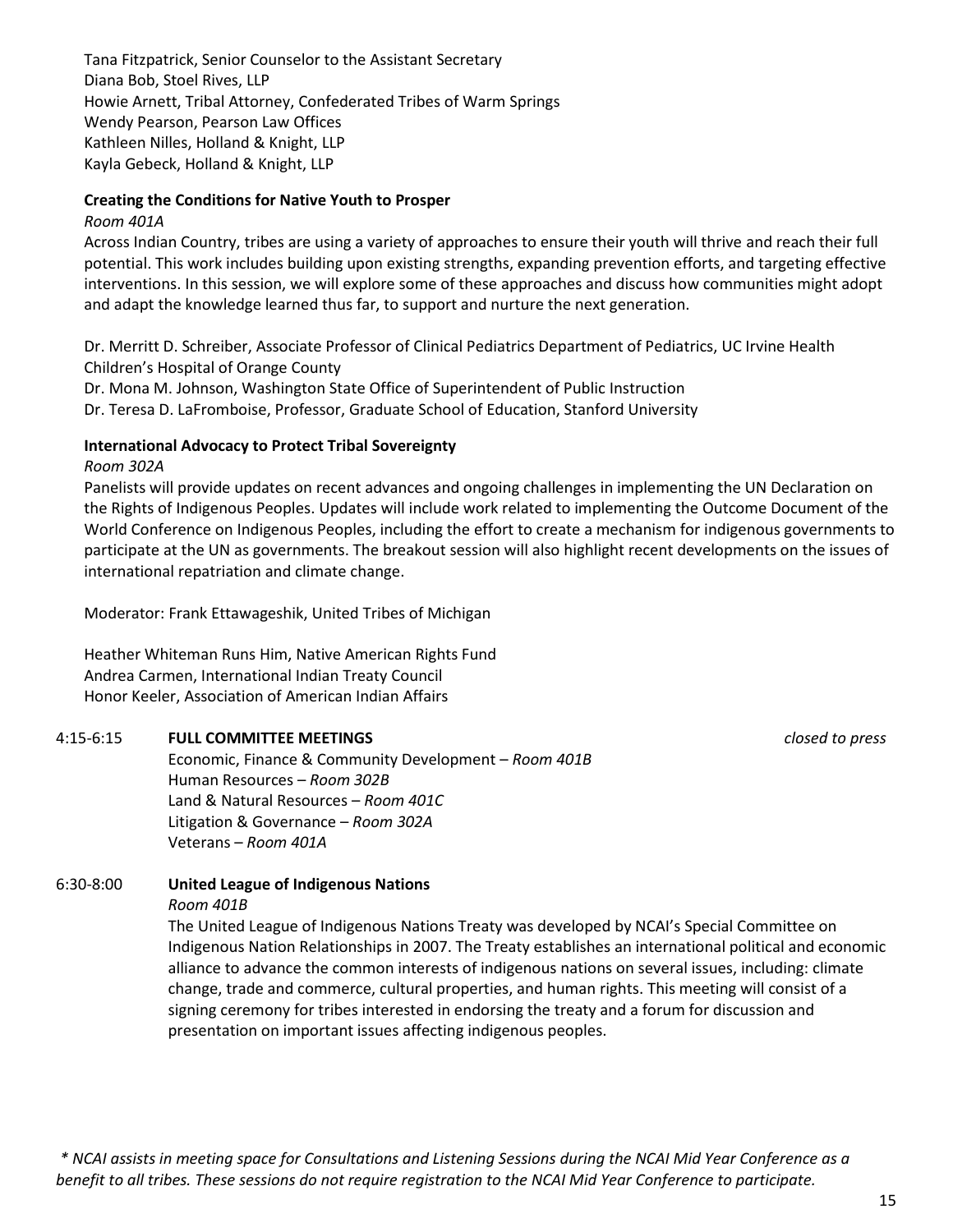#### 6:30-8:30 **Listening Session on Fee-To-Trust\***

#### *Room 302A*

Representatives of the Office of the Assistant Secretary-Indian Affairs and BIA invite tribes to participate in a listening session on the fee-to-trust process and reservation proclamations. Indian Affairs is also interested in hearing from tribes on any pending fee-to-trust applications. Regular and meaningful input from tribal leaders are an important part of this Administration's commitment to informed decision making and honoring the United States trust relationship with tribal nations.

#### 6:45-8:00 **NCAI Technology Task Force**

#### *Room 401C*

This is an open meeting of NCAI's Technology Task Force to discuss work in the fields of technology and communications issues in Indian Country. The Technology Task Force was created during NCAI's 2013 Executive Council Winter session and is comprised of tribal leadership, tribal telecommunications companies, Information Technology (IT) experts, entrepreneurs, and representatives from tribal organizations—others interested in these issues are also encourage to attend.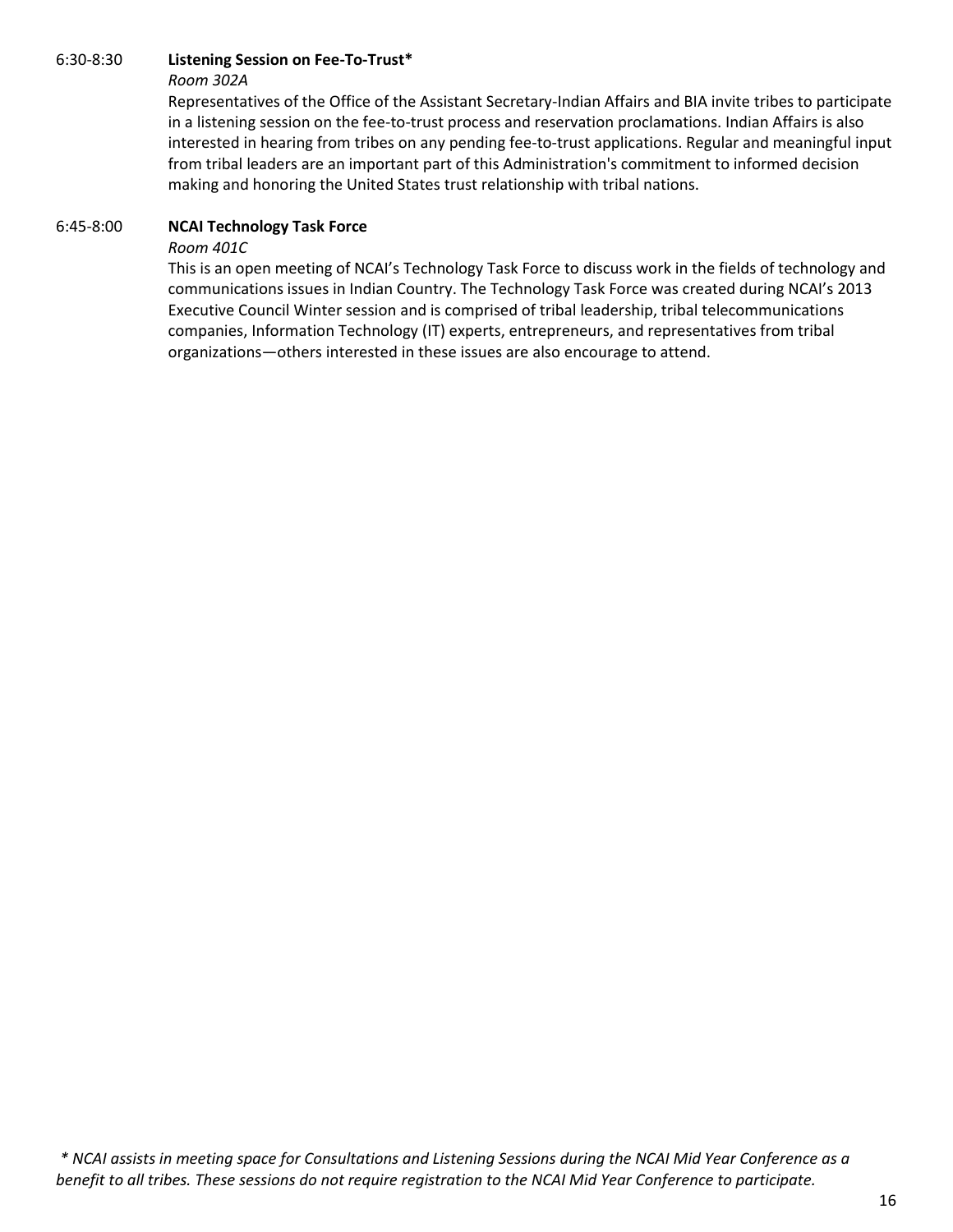# **Thursday, June 30**

| $7:15-8:15$   | <b>Regional Caucus Meetings ** Optional**</b><br>Alaska Region - Room 401A<br>Eastern Oklahoma Region - Room 303B<br>Great Plains Region - Room 303A<br>Midwest Region - Room 302B<br>Northeast Region - Room 402A<br>Northwest Region - Room 401B<br>Pacific Region - Room 402B<br>Rocky Mountain Region - Room 401C<br>Southeast Region - Room 402C<br>Southern Plains Region - Room 304<br>Southwest Region - Room 302A<br>Western Region - Room 301 | closed to press |
|---------------|---------------------------------------------------------------------------------------------------------------------------------------------------------------------------------------------------------------------------------------------------------------------------------------------------------------------------------------------------------------------------------------------------------------------------------------------------------|-----------------|
| $8:00 - 8:30$ | <b>Emerging Leaders Gathering</b><br>See Youth Agenda for full day's activities                                                                                                                                                                                                                                                                                                                                                                         |                 |
| 8:30-12:30    | <b>Elders' Lounge Open</b>                                                                                                                                                                                                                                                                                                                                                                                                                              |                 |
| 9:00-12:00    | Room 304<br><b>Indian Arts and Crafts Open</b><br>Riverside Lobby                                                                                                                                                                                                                                                                                                                                                                                       |                 |
| 8:30-12:00    | <b>Third General Assembly</b>                                                                                                                                                                                                                                                                                                                                                                                                                           |                 |
|               | <b>Exhibit Hall B</b>                                                                                                                                                                                                                                                                                                                                                                                                                                   |                 |
| 8:30          | <b>Call to Order</b><br>W. Ron Allen, Treasurer, NCAI                                                                                                                                                                                                                                                                                                                                                                                                   |                 |
|               | <b>Invocation</b>                                                                                                                                                                                                                                                                                                                                                                                                                                       |                 |
| 8:35          | <b>Lucy Covington Project</b><br>Mel Tonasket, Councilman, The Confederated Tribes of the Colville Reservation                                                                                                                                                                                                                                                                                                                                          |                 |
| 8:45          | Bernie Sanders, US Presidential Candidate, video                                                                                                                                                                                                                                                                                                                                                                                                        |                 |
| 8:50          | <b>Supreme Court Project Update</b><br>John Dossett, General Counsel, National Congress of American Indians<br>John Echohawk, Executive Director, Native American Rights Fund                                                                                                                                                                                                                                                                           |                 |
| 9:05          | <b>US General Services Administration</b><br>George Northcroft, Regional Administrator, Northwest/Arctic Region, US General Services<br>Administration                                                                                                                                                                                                                                                                                                  |                 |
| 9:20          | <b>Census</b><br>John H. Thompson, Director, US Census Bureau                                                                                                                                                                                                                                                                                                                                                                                           |                 |
| 9:35          | Larry Roberts, Assistant Secretary, US Department of the Interior                                                                                                                                                                                                                                                                                                                                                                                       |                 |
| 9:55          | Sergio Gonzales, States Regional Director, Hillary for America                                                                                                                                                                                                                                                                                                                                                                                          |                 |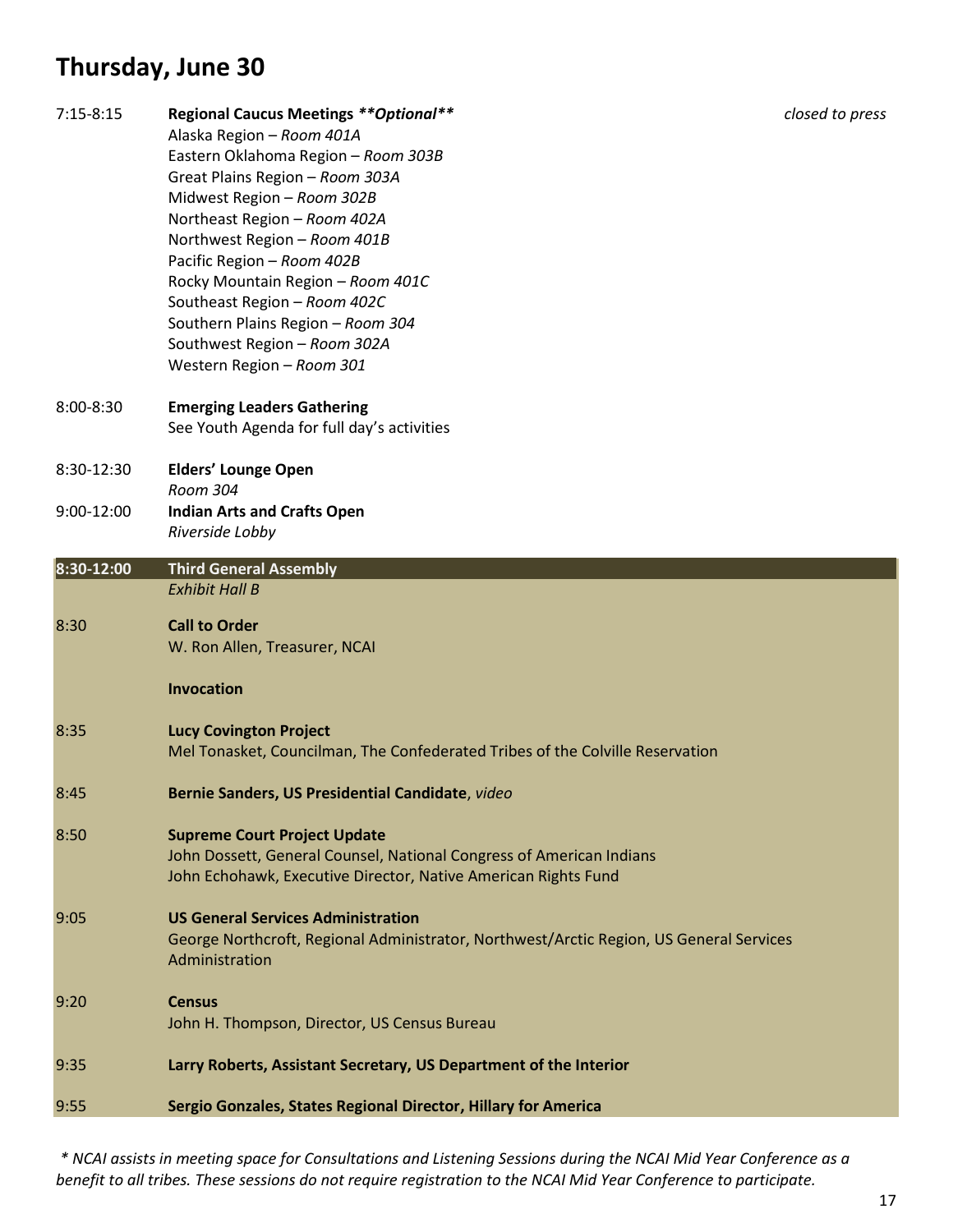| 10:05 | <b>Committee Reports</b><br>Economic, Finance & Community Development Committee<br><b>Human Resources Committee</b><br>Litigation & Governance Committee<br>Land & Natural Resources Committee<br><b>Veterans Committee</b> |
|-------|-----------------------------------------------------------------------------------------------------------------------------------------------------------------------------------------------------------------------------|
| 12:15 | <b>Retire Colors</b>                                                                                                                                                                                                        |
|       | <b>Closing Invocation</b><br>Francis Cullooyah, Kalispel Tribe                                                                                                                                                              |
| 12:30 | <b>Adjourn 2016 Mid Year Conference</b>                                                                                                                                                                                     |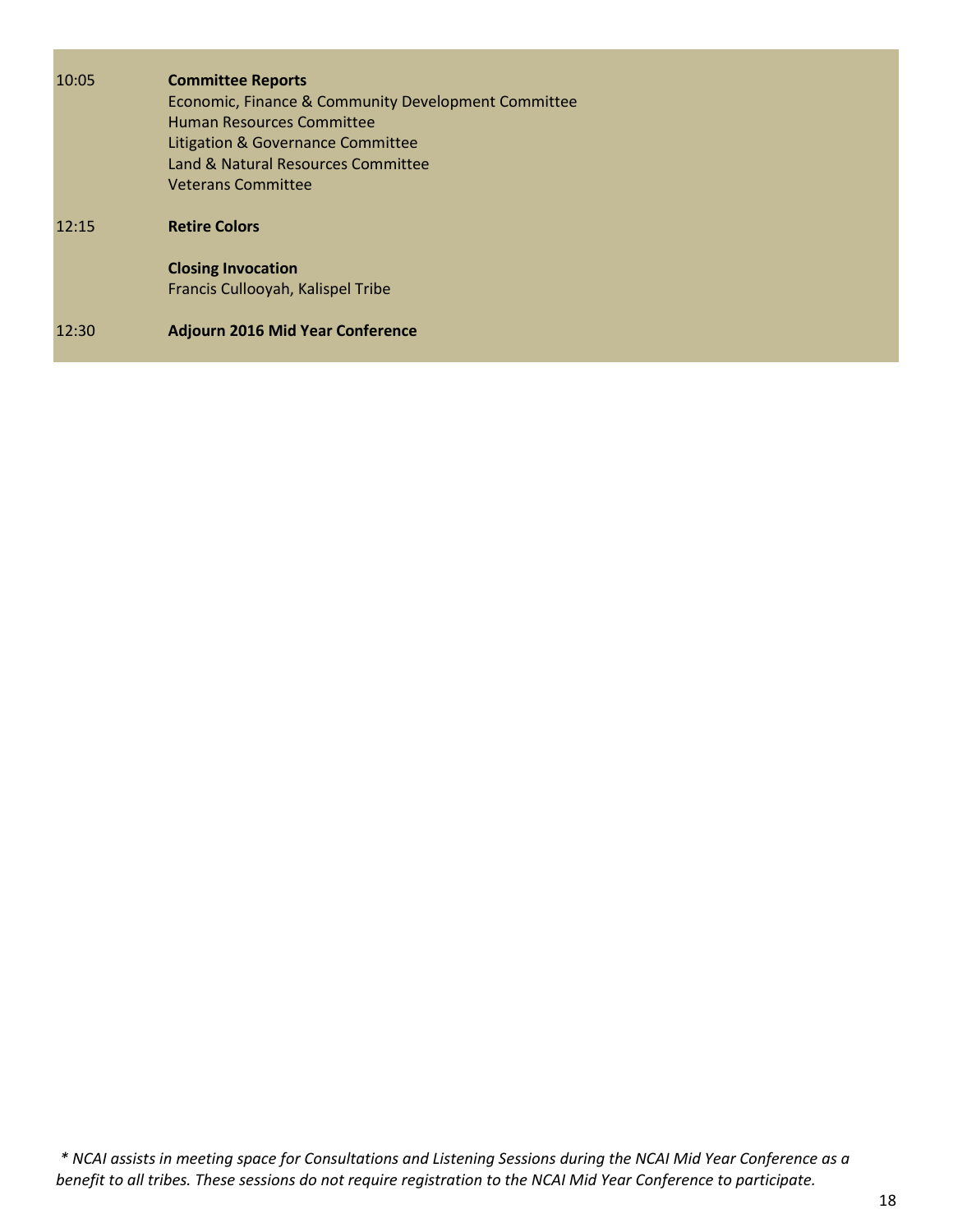# **Monday, June 27th**

7:00 am **Waashat (7-Drum) Longhouse Service** *Doubletree by the Hilton Hotel (next to the convention center)* Offering songs and prayers in our traditional spiritual manner, used since time immemorial, for the benefit of the NCAI Mid Year Conference; in memory of recent tribal leaders NCAI tribes have lost and for the well-being of our children, elders, foods, medicines, natural resources, land, water and our Native Way of Life.

#### 9:00-5:00 **Burials at Carlisle Indian School: Information Regarding Requests for Repatriation**\*

The Department of Army, Army National Military Cemetery Program will have space available for tribal leaders and others to stop by and obtain information, contacts, and other follow-up regarding the repatriation of burials from Carlisle Indian School Cemetery in Pennsylvania. This is an all day, open session for tribal leaders, Tribal Historic Preservation Officers, and other tribal representatives to begin discussions and engagement with the Department of Army regarding this repatriation effort.

#### 1:00-4:00 **TEDNA Sovereign Schools Project**

#### *Room 303B*

TEDNA, in partnership with the Native American Community Academy in Albuquerque and the Walton Family Foundation, is proud to announce a new initiative to jump-start the creation of excellent Native community centered charter schools in Oklahoma. The Sovereign Schools Project will deliver free training and guidance to tribes interested in starting their own schools and support the three schools being launched this summer. TEDNA is interested in hearing from tribal leaders, education department staff and Indian educators about what has and has not worked in terms of outreach and engagement strategies.

# **Tuesday, June 28th**

#### **Lucy Covington Center Interviews**

#### *Room 301*

Come and share your story on how Lucy Covington's leadership impacted you. Please schedule in advance. For more information, call Carolyn Wika at (509) 981-4496.

#### 12:00-1:30 **Native American Media and Digital Campaign Training**

*Doubletree by Hilton Hotel Spokane City Center, 322 North Spokane Falls Ct.* Hosted by the Democratic National Committee, The Washington Democratic Party, and the Suquamish Tribe. To attend RSVP at the following link:<http://bit.ly/1ZXa6Py>

# 5:30-7:00 **A Reception for Congressman Don Young**

*Terrace Room West, Davenport Grand Hotel, 333 West Spokane Falls Boulevard* For more information or to RSVP, contact Nathan Wurtzel at 202-589-0720 or [nathan@catalystgroupllc.com.](mailto:nathan@catalystgroupllc.com)